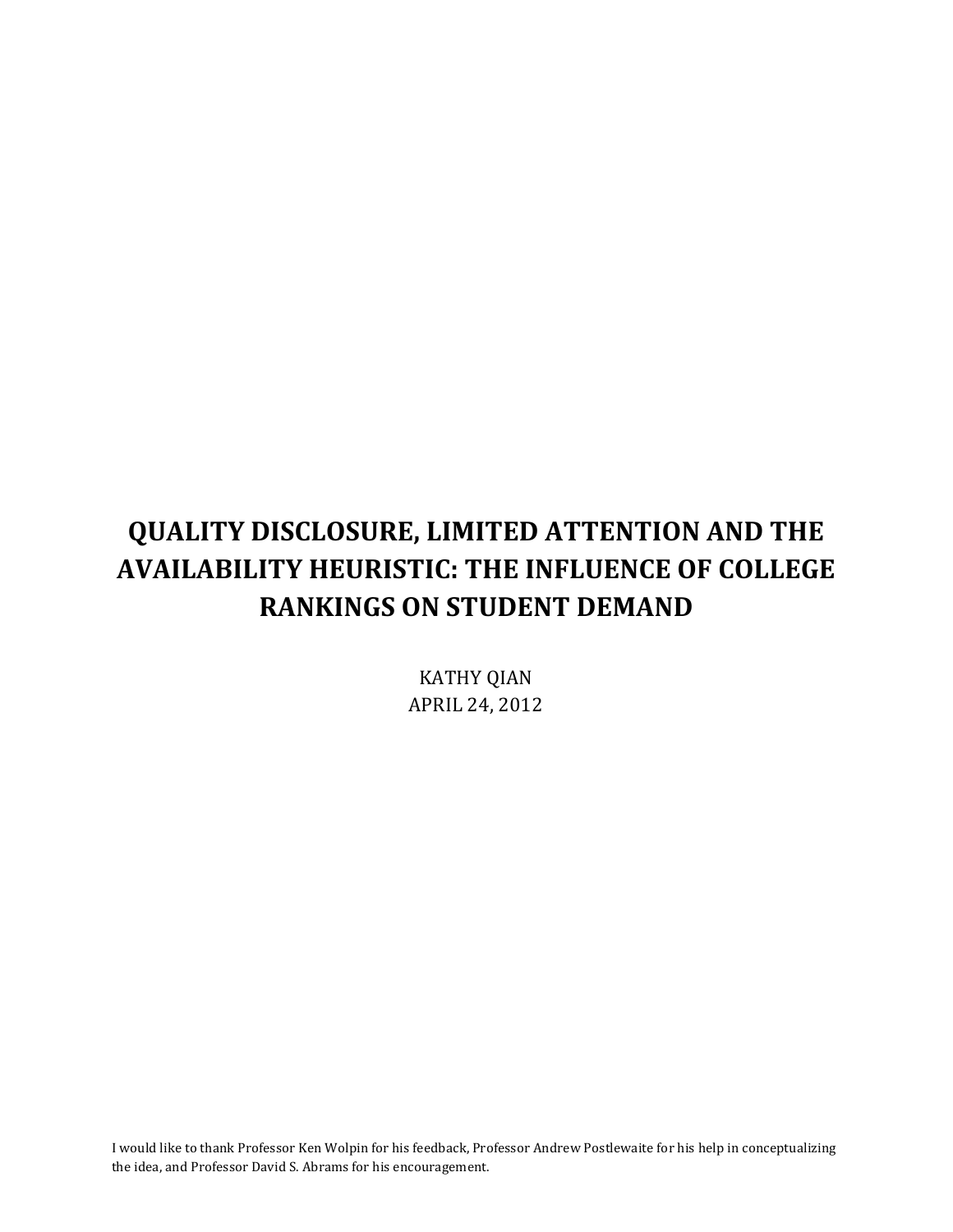COLLEGE RANKINGS KATHY OLAN

## **I. INTRODUCTION**

 

We rank everything ranging from books (*New York Times*) to corporations (*Fortune* 500) to basketball teams (*NCAA*) to dry cleaners (*Yelp.com*). Not only can rankings influence quick transactions such as choosing a restaurant for dinner (*Zagat*) or buying a textbook (*Amazon.com*), they can also motivate long-term commitments such as enrolling in a university program (*U.S. News* and World Report). Therefore, it is important to understand the mechanisms through which rankings influence consumer behavior.<sup>1</sup>

One theory is that rankings influence consumer behavior because they serve as a type of *quality disclosure* that reduces risk in transactions (Roselius 1971). As Dranove and Jin (2010) state, this type of disclosure serves several purposes. First, it disseminates information about product quality when other measures of quality are not adequate. Additionally, since rankings are generally produced by a third-party, they are seen to be less biased and more trustworthy than information provided first-hand by manufacturers or service providers. Furthermore, rankings standardize information so that quality data can be easily compared across sellers.

However, other mechanisms may also be at play. A growing body of literature suggests that *limited* attention affects market outcomes. In other words, consumers do not use all available information in order to make decisions but rather focus on the most salient of the available information (DellaVigna and Pollet 2009, Falkinger 2008, Lacetera et al. 2011, Pope 2009). In data with rankings, the most salient indicator of quality is rank. As such, it may influence consumer behavior even though other quality data is disclosed alongside it.

In addition, consumers may purchase goods at the top of a ranked list due to the *availability heuristic*, which suggests that what is more easily recalled is also perceived to be more important. For example, Einav and Yariv (2006) note that reference lists are generally alphabetized by authors' last names and that attention may be focused on the citations at the top of the list. They then notice that this phenomenon may drive an "alphabetical discrimination," in which faculty with last names starting with letters closer to the beginning of the alphabet are more likely to receive tenure at top ten economics departments, more likely to become fellows of the Econometric Society, and even

<sup>&</sup>lt;sup>1</sup> For background on the general welfare effects of rankings, see Anderson and Renault (2009), Bouton et al. (2011), Gavazza and Lizzeri (2007), and Morris and Shin (2002).

<sup>&</sup>lt;sup>2</sup> In economics journals, authors' names are generally listed alphabetically by last name. Additionally, Einav and Yariv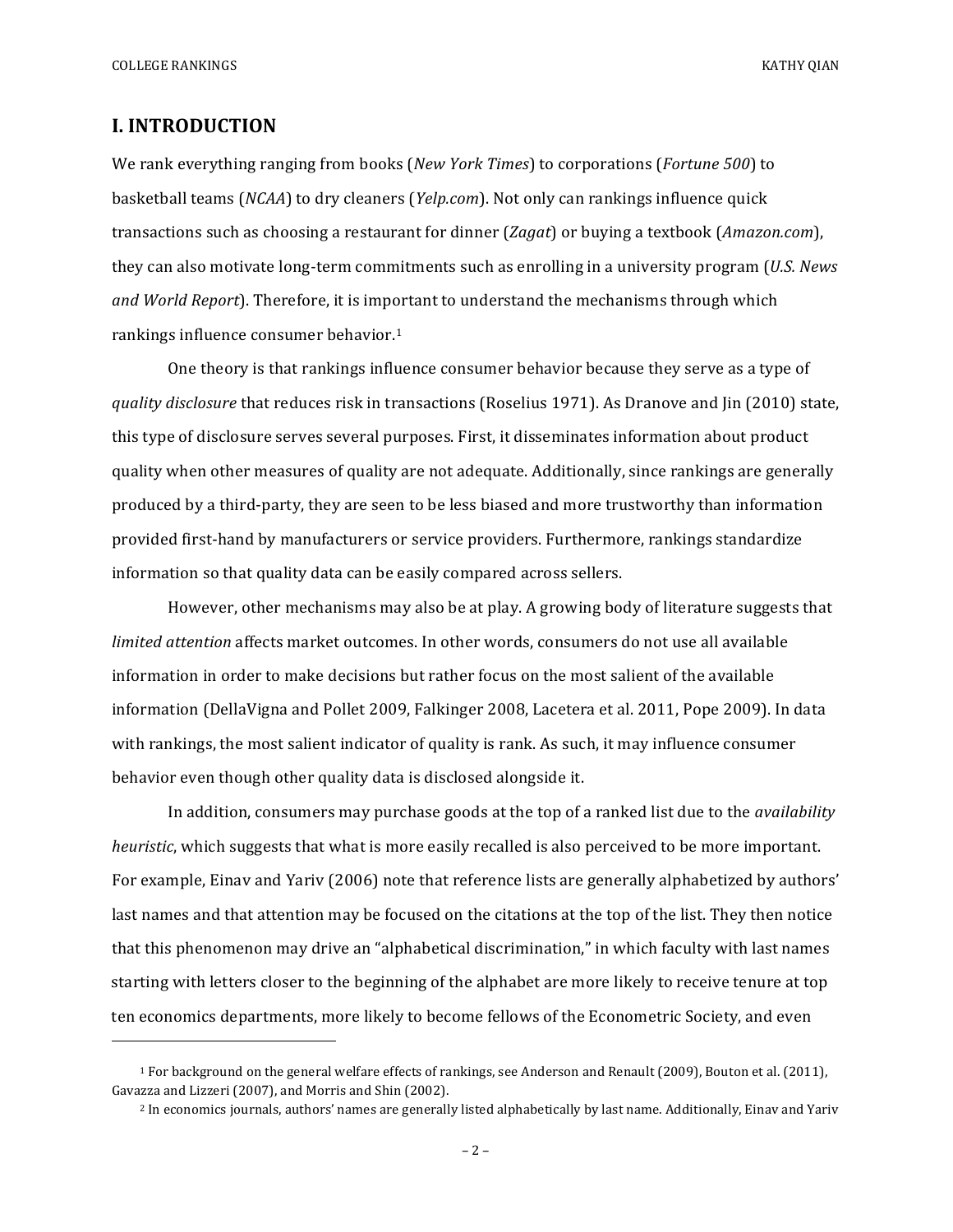more likely to receive the Clark Medal and the Nobel Prize.<sup>2</sup> A similar mechanism may cause consumers to purchase goods at the top of ranked lists more frequently.

In this paper, I examine the effect of *U.S. News and World Report's* annual college rankings on student demand for national universities ranked in the top 50. More specifically, I examine the three previously discussed mechanisms through which rankings may influence consumer behavior – quality disclosure, limited attention, and the availability heuristic. I begin with a review of current literature in Section II, followed by a brief economic analysis in Section III and a description of the data in Section IV. I present two econometric models in Section V, my results in Section VI, and a discussion in Section VII.

#### **II. LITERATURE REVIEW**

 

The annual ranking of colleges released by *U.S. News and World Report (USNWR)*, a special issue entitled *America's Best Colleges*, is among the most influential of college rankings. Machung (1998) cites that one-third of parents of high achieving college-bound seniors believe *USNWR* rankings to be a reliable source and two-thirds found them to be "very helpful" in evaluating college quality. McDonough et al. (1998) uses data from 221,897 first-time, full-time freshmen from 432 four-year colleges and universities in the U.S. and found that 29.6% of students cite the rankings as somewhat important and  $10.5\%$  rate them as very important in their college choices.<sup>3</sup>

Despite the popularity of college rankings among prospective undergraduates, however, only a few empirically rigorous studies have been conducted to estimate the impact of rankings on prospective student behavior.<sup>4</sup> Monks and Ehrenberg (1999) conducts the first empirical study on

<sup>&</sup>lt;sup>2</sup> In economics journals, authors' names are generally listed alphabetically by last name. Additionally, Einav and Yariv (2006) find that alphabetical placement has no effect on success in the field of psychology, where authors' names are generally listed not alphabetically but rather in order of descending contribution.

<sup>&</sup>lt;sup>3</sup> Students from households with college-educated parents were more likely to place an emphasis on the rankings, as well as students of Asian-American descent and students with higher SAT scores.

<sup>&</sup>lt;sup>4</sup> There has been, however, a sizable amount of literature regarding college rankings in general. Carrell, Fullerton, and West (2009), and Marmaros and Sacerdote (2002) focus on the effects of college rankings on the quality of students' educations. Bunzel (2007), Luca and Smith (2012), Martins (2005), and Stake (2006) discuss schools' reactions to USNWR rankings. Bastedo and Bowman (2010a), Bastedo and Bowman (2010b), Baughman and Goldman (1999), Dearden and Lilien (2008), Elsbach and Kramer (1996), Jin and Whalley (2007), and Standifird (2005) examine long-term reputation effects of rankings on educational institutions. Hansmann  $(1998)$  and Sauder and Lancaster  $(2006)$  look specifically at law school rankings. Sacerdote (2001) looks at peer effects as an explanation for why students pool at top ranked schools.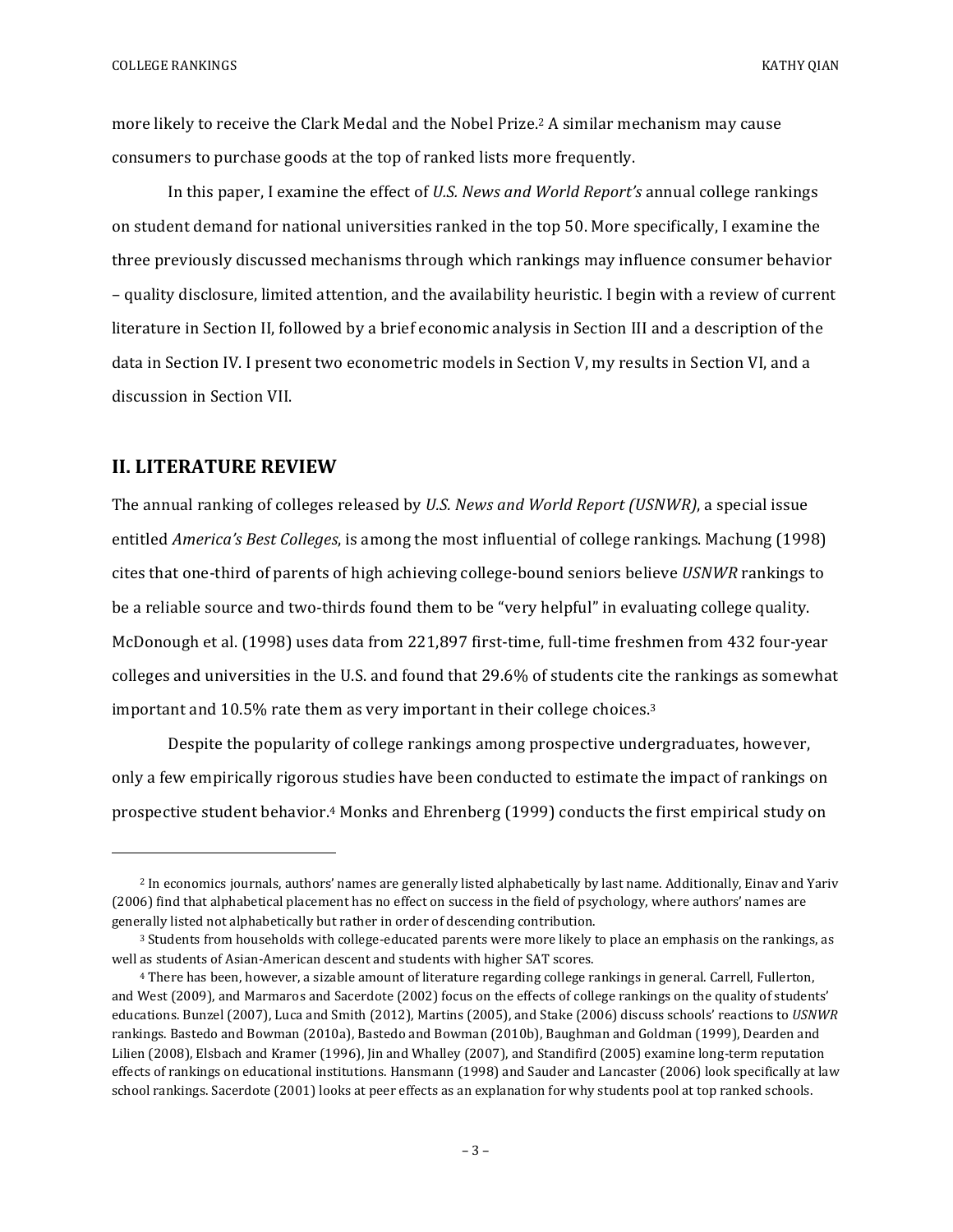COLLEGE RANKINGS KATHY OLAN

the topic by examining a subset of universities from the membership of the Consortium on Financing Higher Education. These institutions included 16 of the top 25 national universities and 13 of the top 25 national liberal arts colleges in the 1998 *USNWR* rankings and consist solely of private institutions.<sup>5</sup> The panel included 300 observations from 30 institutions across 11 years. They found that a one-rank improvement is associated with a 0.40 percentage point reduction in the acceptance rate, a  $0.17$  percentage point improvement in the yield, and a 2.78 point increase in average SAT score the following year.<sup>6</sup> However, they do not account for the fact that a change in rank may in part reflect a change in quality and do not distinguish between the effects of the two phenomena.

Meredith  $(2004)$  builds on the analysis from Monks and Ehrenberg  $(1999)$  by expanding the panel to the entire sample of ranked colleges from 1991-2000. The paper finds results that are consistent with the findings by Monks and Ehrenberg and uses methodology that lumps university ranks into quality tiers and focuses on differential effects. Furthermore, the study finds that moving off the first page of rankings has a disproportionately large impact on admissions outcomes and that the effects of *USNWR* rankings are larger for public schools. Like Monks and Ehrenberg (1999), however, Meredith does not account for the fact that changes in range may be in part due to changes in school quality.

Griffith and Rask (2007) examines the impact of rankings on student-level data from 1995-2004 by using a conditional logit model to determine how attributes of the alternative college choices available to a student impact that student's probability of attending a particular college. They find that for full-tuition students, rank differences in the top 20 colleges are related to a 0.45 percentage point change in the probability of a student attending a college per rank. However, the external validity of their findings is questionable, as the study was only conducted on data from students admitted to Colgate University.

 

<sup>&</sup>lt;sup>5</sup> Schools in the sample included Amherst, Barnard, Brown, Bryn Mawr, Carleton, Columbia, Cornell, Dartmouth, Duke, Georgetown, Harvard, Johns Hopkins, MIT, Mount Holyoke, Northwestern, Oberlin, Pomona, Princeton, Smith, Stanford, Swarthmore, Trinity (CT), University of Chicago, University of Pennsylvania, University of Rochester, Washington University, Wellesley, Wesleyan, Williams, and Yale.

 $6$  Yield is the percentage of admitted students who choose to matriculate.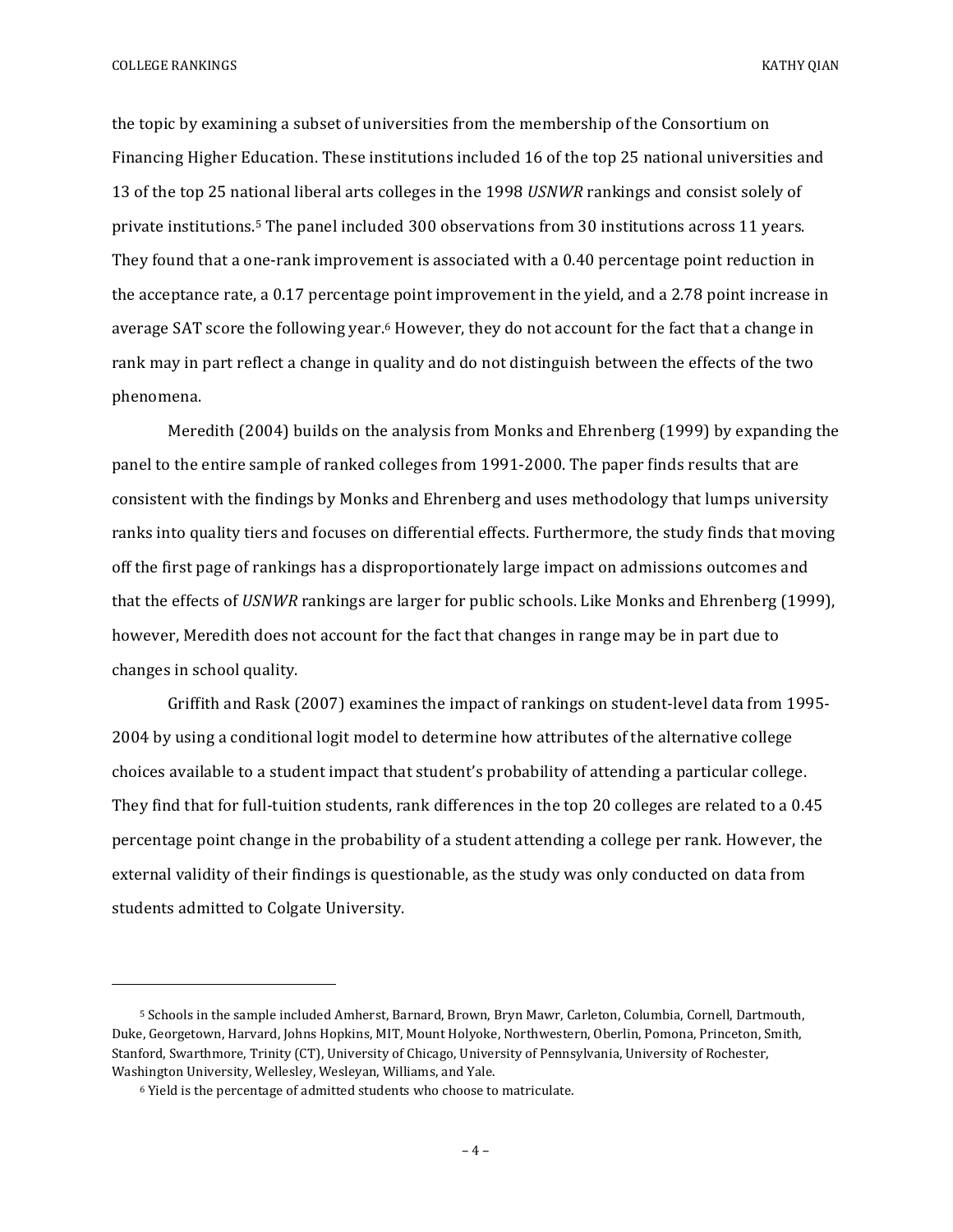By looking at data from the top 50 national universities from the  $1991 - 2001$  editions of USNWR colleges rankings, Luca and Smith (2012) finds that merely having rankings does not have a causal effect on application decisions. Rather, the rankings must be presented in a salient manner. Using a differences-in-differences methodology, Luca and Smith exploit variations in *USNWR's* bucketing of its rankings and find that rankings do not have a statistically significant effect on student application decisions if the ranks are presented alphabetically rather than in rank order  $$ even if other data on college quality is present.<sup>7</sup> Additionally, by using an instrumental variables approach to control for the underlying quality of school, they find that a one-rank improvement leads to a 2.07% increase in the number of applicants and a 3.44 percentage point decrease in the acceptance rate. They find no statistically significant effect for a school's yield, average SAT score, or percentage of enrolled freshmen who graduated in the top 10% of their high school class.

However, none of these papers attempt to explain the mechanisms through which changes in rank influence student application decisions. As such, in my paper I examine three mechanisms through which rankings may influence student demand - quality disclosure, limited attention, and the availability heuristic.

#### **III. ECONOMIC ANALYSIS**

 

Assume that each high school senior who wishes to attend a university in the United States has an application decision that is solely a function of the each school's quality.<sup>8</sup> One source that this high school senior can utilize to make a judgment on school quality is the *USNWR* college rankings. He or she can utilize the information provided by *America's Best Colleges* to determine a school's quality in three ways:

<sup>7</sup> Before the 1996 edition, *USNWR* ranked only the top 25 universities (see Figure A2). The next 25 universities were lumped into a single tier and published in alphabetical order (see Figure A3). Beginning with the 1996 edition, *USNWR* explicitly ranked all top 50 universities (see Figure A4).

<sup>8</sup> Presumably, students will also care about other factors such as the cost of attendance. However, for the purpose of this analysis, I assume that these other factors do not enter during the student's application decision but rather later during the student's matriculation decision. This is a reasonable assumption considering the uncertainty involved in the financial aid process, where a student does not necessarily know how much he or she will pay for tuition at the time of application.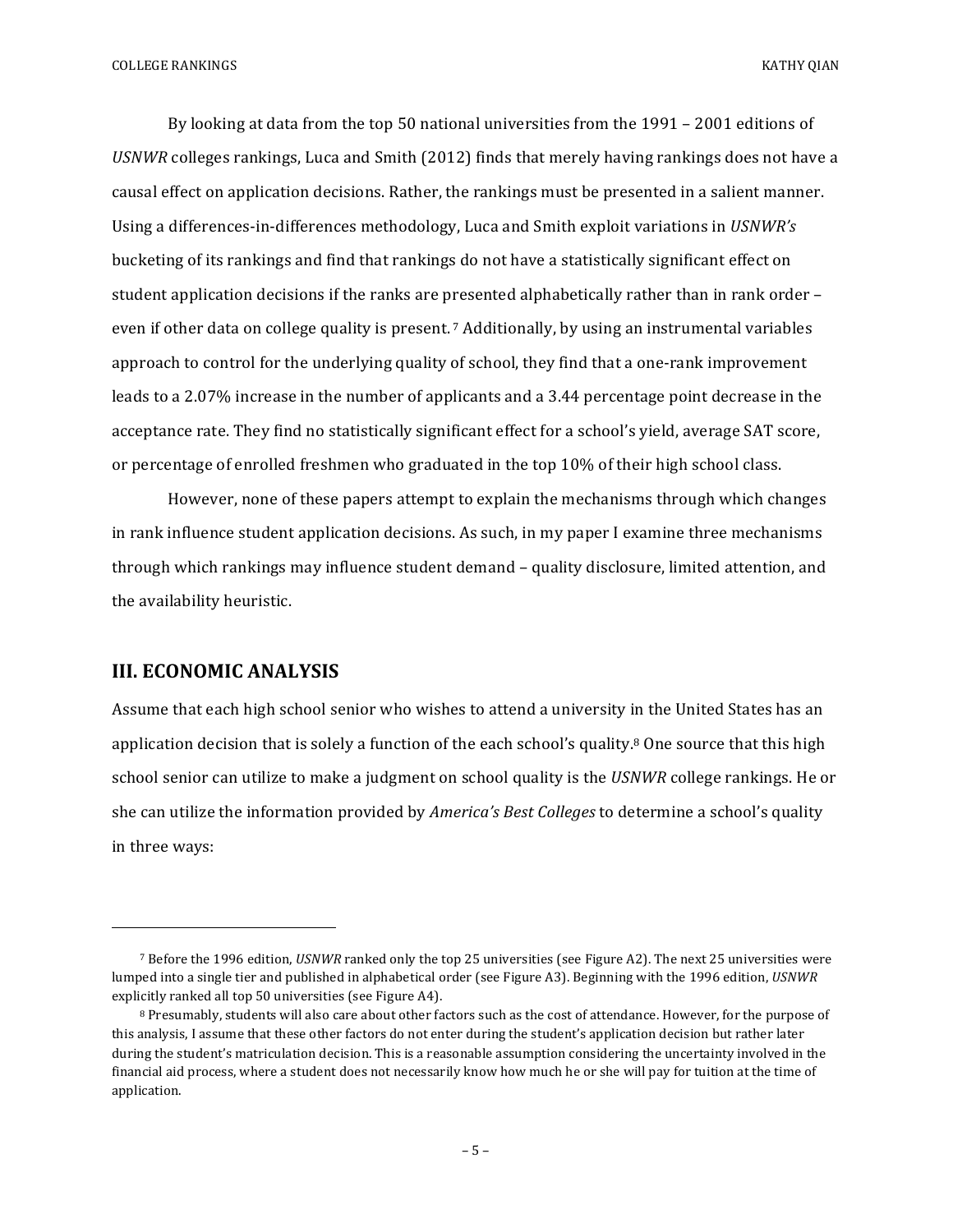- 1. *Quality disclosure* The student uses the *USNWR* publication as an objective source of quality indicators. For this student, utilizing information from *USNWR* reduces the time spent gathering quality indicators, but the actual ranks provided by *USNWR* do not contain any additional information.
- 2. *Limited attention* The student does not know how to combine the quality indicators published by *USNWR*, or there is a cost to processing the information. Therefore, the student uses the rankings provided by *USNWR* as a shortcut in lieu of looking at the underlying quality indicators to determine a school's quality.
- 3. *Availability heuristic* The student does not understand how to interpret the rankings or the underlying quality indicators provided by *USNWR*. However, the student reads the publication, starting at the top of the page and ceasing to read when he or she is no longer interested. For this student, the names at the top of the rankings become more familiar, and the student internalizes more familiar schools to be of higher quality.

In this paper, I empirically measure the extent to which each of these three mechanisms affects student demand for national universities ranked in the top 50 using changes in a school's quality score, rank, and row as provided by *UNSWR*. The quality score is a linear combination of various quality indicators published as a score out of 100. The rank is an ordinal arrangement of schools by quality score, where the school with the highest quality score is ranked one. The row is the row that a school's information is printed on. Row differs from rank when schools tie in rank. For example, if two schools are ranked one, the schools will be ordered alphabetically and one school will be printed on row one while the other school will be printed on row two.9 To estimate the effect of quality disclosure, I find the effect of changes in a school's quality score on student demand holding rank and row constant. To estimate the effect of limited attention, I find the effect of changes in a school's rank on student demand holding quality score and row constant. To estimate the effect of the availability heuristic, I find the effect of changes in a school's row on student demand holding quality score and rank constant.

<u> 1989 - Johann Stein, marwolaethau a bh</u>

<sup>&</sup>lt;sup>9</sup> Rank and row differ for 42% of the observations in my dataset.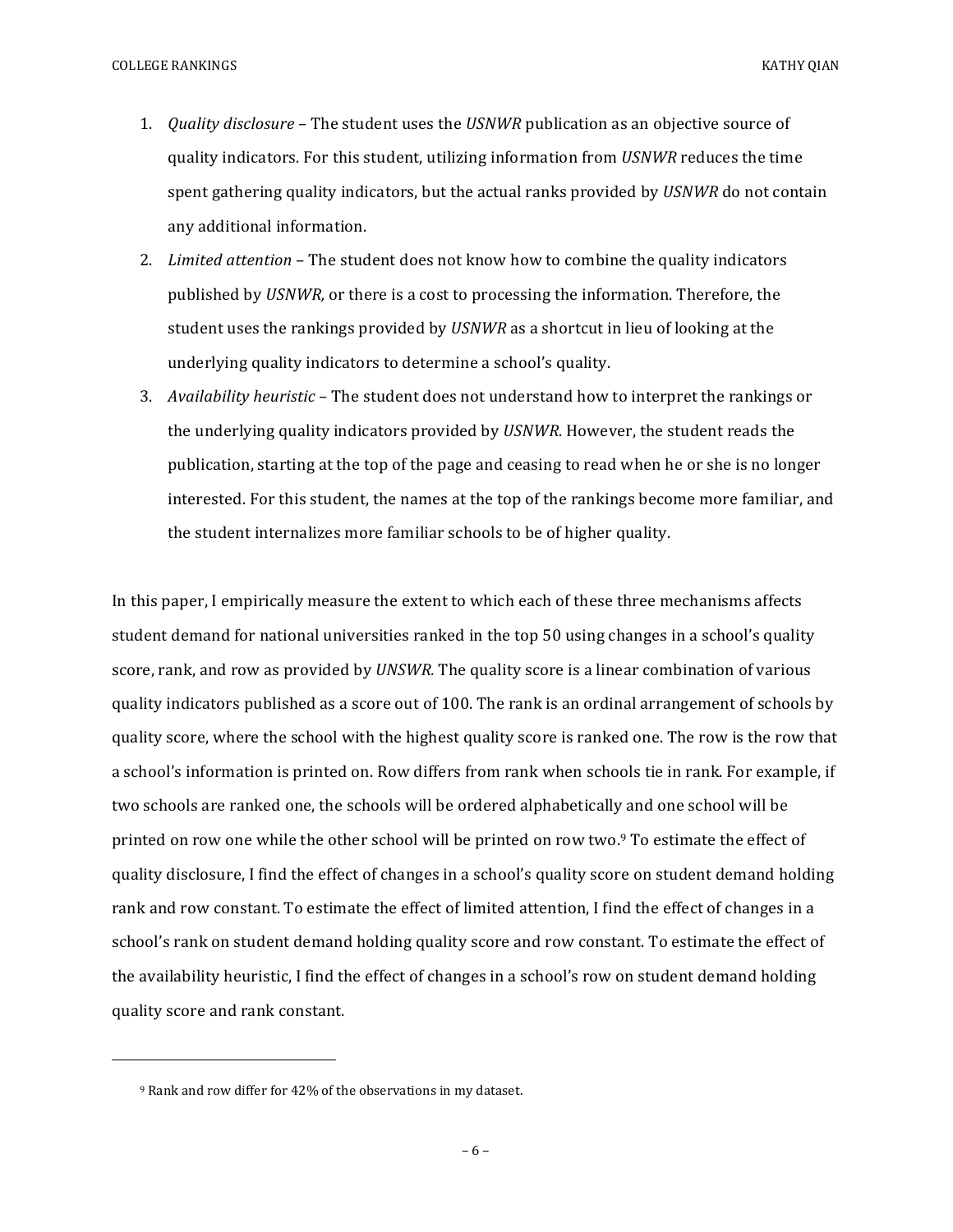To measure student demand, I use the number of applications a school receives in the application cycle following the publication of each edition of *USNWR* rankings. In addition, I also use several alternative outcome variables: acceptance rate, average SAT score of enrolled freshmen, the proportion of enrolled freshmen who graduated in the top 10 percent of their high school class, and the yield.

#### **IV.** DATA

 

*USNWR* first published *America's Best Colleges* in 1983 and has published an edition every year with the exception of 1984.<sup>10</sup> These rankings started as a simple reputation rank voted on by college presidents. Today, however, *USNWR* has expanded the rankings to factor in 15 indicators of college quality: a peer assessment score, the six-year graduation rate, the freshman retention rate, the proportion of classes with fewer than 20 students, the proportion of classes with 50 or more students, faculty salary, the proportion of professors with the highest degree in their field, the student-faculty ratio, the proportion of faculty who are full time, SAT and ACT scores of enrolled freshmen, the proportion of enrolled freshmen who graduated in the top 10 percent of their high school class, the acceptance rate, average spending per student on educational expenditures, the difference between a school's actual and predicted graduation rate, and the alumni giving rate.  $11$ 

<sup>&</sup>lt;sup>10</sup> It is important to note that *USNWR* names its editions after the graduation year of the high school seniors applying to colleges at the time of its publication. For example, in September 2011, *USNWR* published the 2012 edition of *America's Best Colleges*. Furthermore, each edition of *America's Best Colleges* is computed using data from the previous year. To illustrate, the 2012 edition of *America's Best Colleges* used and published data from applicants that graduated high school in 2010. For a time trend of rankings for universities with an average ranking in the top 10, see Figure A1.

<sup>&</sup>lt;sup>11</sup> For the 2012 edition of *America's Best Colleges, USNWR* surveyed 1,787 counselors at public high schools that appeared in the 2010 *USNWR* Best High Schools rankings and an additional 600 college counselors at the largest independent schools in nearly every state and the District of Columbia. Survey recipients were asked to rate schools' academic programs on a 5-point scale from 1 (marginal) to 5 (distinguished) or to mark "don't know." In some years, the reported faculty salary included benefits. In other years, it did not. In April 1995, the College Board re-centered the SAT so that the average score for each section was a 500 (the midpoint of the 200-800 scale). Educational expenditures include spending on instruction, research, and student services and exclude spending on sports, dorms, and hospitals. The predicted graduation rate is calculated by *USNWR*. The exact methodology is unpublished. For a more in depth description of the ranking methodology used for the 2012 edition, see the article "How U.S. News Calculates the College Rankings" available at http://www.usnews.com/education/best-colleges/articles/2011/09/12/how-us-news-calculatesthe-college-rankings-2012.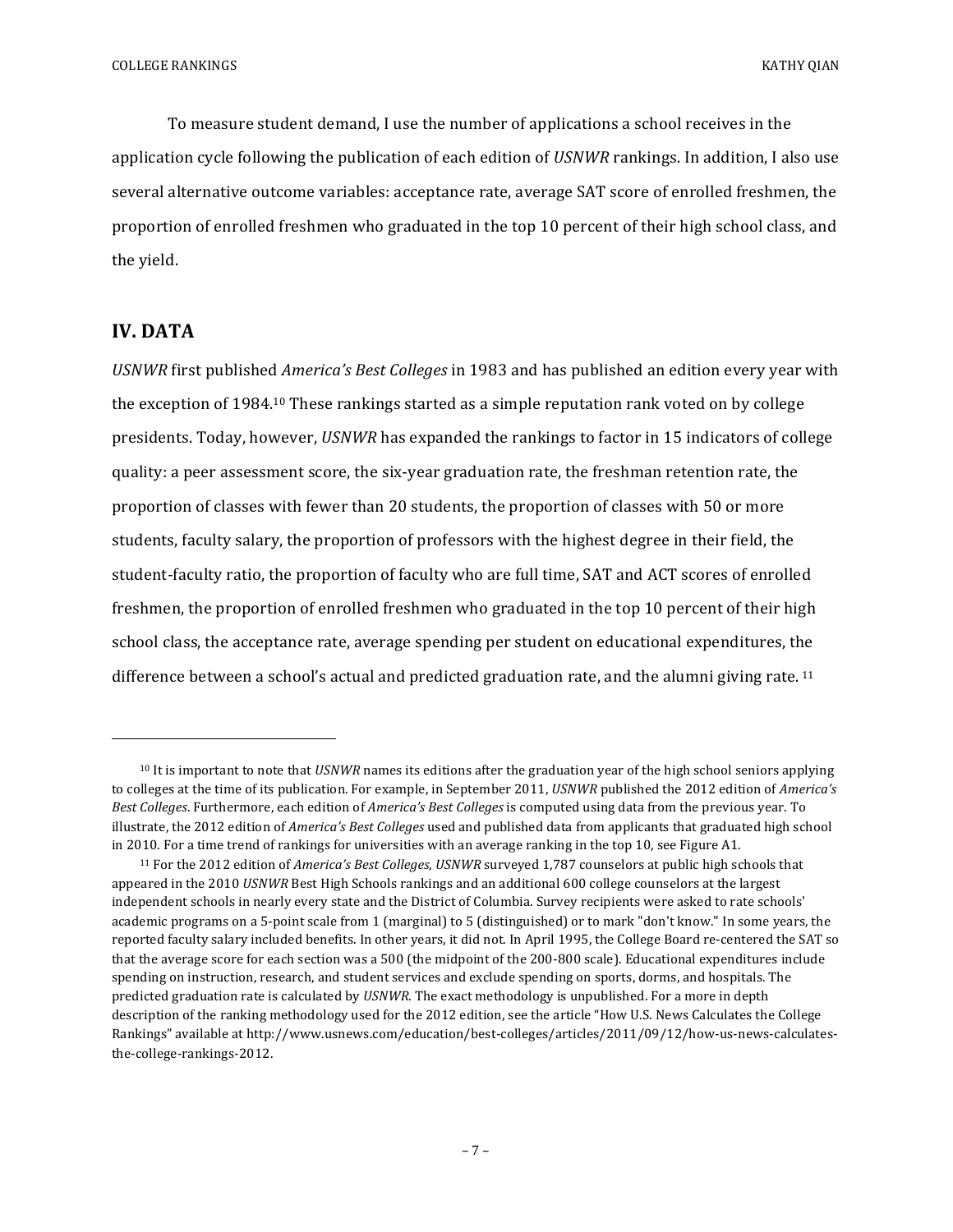This underlying raw data is self-reported by the colleges in an annual statistical survey conducted by *USNWR* and is combined to create an overall rank as well as six sub-rankings: a peer assessment rank, a graduation and retention rank, a faculty resources rank, a student selectivity rank, a financial resources rank, and an alumni giving rank.<sup>12</sup> To calculate the final rank, *USNWR* first calculates an overall quality score by weighting the individual quality indicators.<sup>13</sup> This score is normalized so that the top school each year receives an overall quality score of 100. *USNWR* then computes the overall rankings by ordering the overall quality score from highest to lowest and assigning the top school a ranking of one. In the case of ties in the overall quality score, the tied schools receive the same ranking and the schools are listed in alphabetical order. It is important to note that the weights used by *USNWR* to calculate overall quality change periodically. Therefore, a school can change in quality score and thus ranks from year to year without changing in its true quality.

Both the print and web versions of *America's Best Colleges* contain the overall ranking, the overall quality score, a selection of the underlying data used to compute it, and the weights used to compute the rankings. However, since not all of the underlying data is published, the rankings are not completely transparent.<sup>14</sup> Furthermore, it is important to note that although the weights for underlying data are published, the exact methodology used to convert the quality indicators into a score is not clear since the underlying data is presented with not only different units but also highly variable ranges. For example, it is unclear how *USNWR* combines acceptance rate, which by definition is between  $0\%$  and  $100\%$ , and spending per student, which is measured in thousands of dollars. As such, these published weights can only be interpreted as general guidelines.<sup>15</sup>

In addition to changing its ranking methodology from time to time, *USNWR* also changes the number of schools it ranks. Before the 1996 edition, *USNWR* ranked only the top 25 universities.<sup>16</sup>

<u> 1989 - Johann Stein, marwolaethau a bh</u>

<sup>&</sup>lt;sup>12</sup> For schools that do not respond to the survey, *USNWR* uses the data reported to the U.S. Department of Education's National Center for Education Statistics, the American Association of University Professors, the National Collegiate Athletic Association, and the Council for Aid to Education.

<sup>13</sup> As an example, the weights used to calculate the 2012 edition of *America's Best Colleges* are listed in Table A1.

<sup>&</sup>lt;sup>14</sup> Exactly which categories of underlying data are omitted varies from year to year, but generally *USNWR* chooses to omit financial data such as spending per student and average faculty salaries.

<sup>&</sup>lt;sup>15</sup> Webster (2001) finds that despite the explicit weights that *USNWR* publishes for its rankings methodology, the most significant ranking criterion is the average SAT score of enrolled students.

<sup>16</sup> See Figure A2 for an illustration.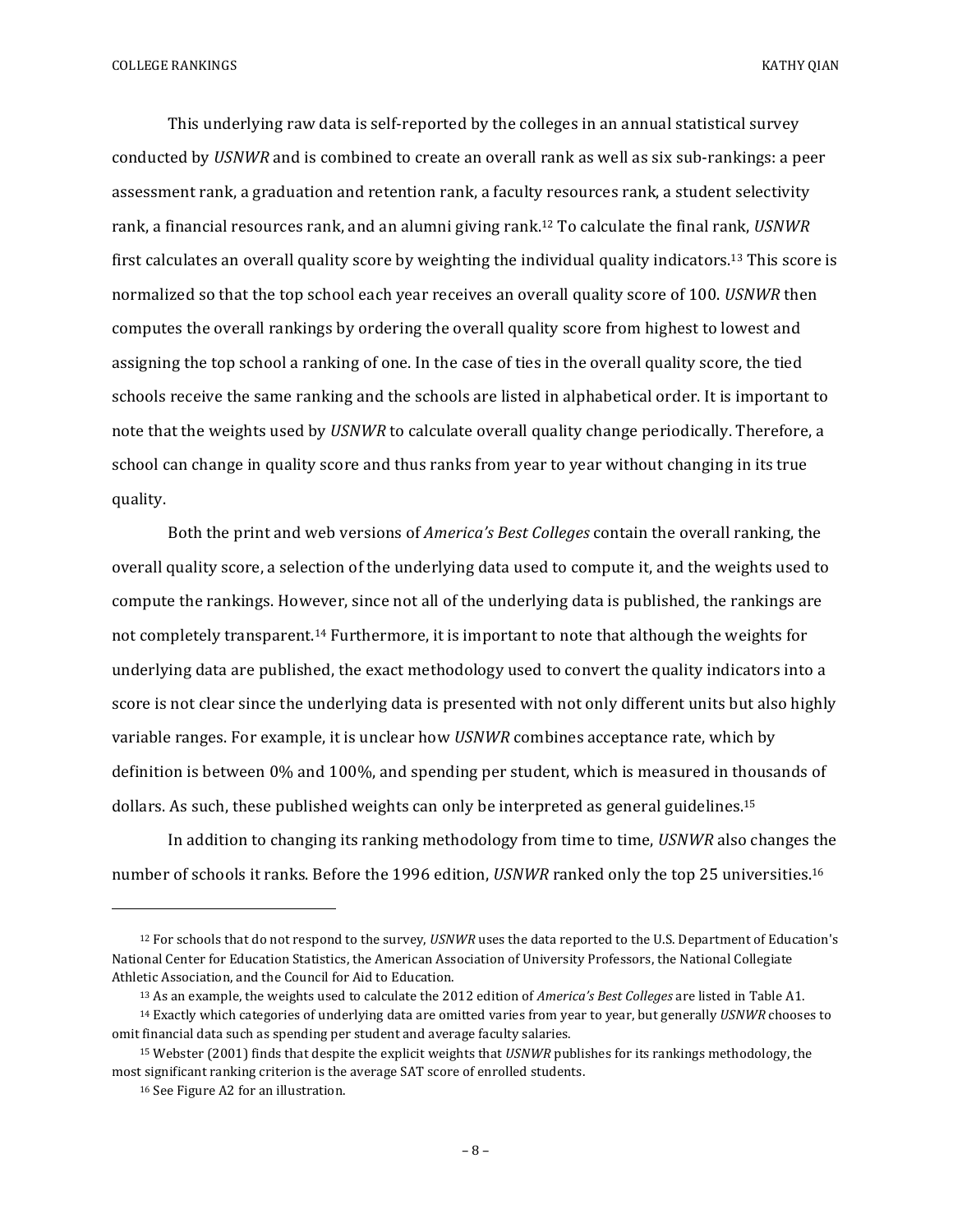The next 25 universities were lumped into a single tier and published in alphabetical order.<sup>17</sup> Beginning with the 1996 edition, *USNWR* explicitly ranked all top 50 universities.<sup>18</sup> For the 2008 edition, *USNWR* ranked the top 120 universities, and since then the number has continued to expand.

My dataset contains *USNWR* rankings for the top 50 national universities in the United States from the 1990 edition to the 2012 edition as well as the underlying data published during those years.<sup>19</sup> Additional college attributes used as outcome variables such as the number of applicants per year, the number of enrolled students, and yield were found in *Peterson's Guide to Competitive Colleges*. 20

Some transformations of the data were made to its original format in preparation for analysis. In some years, *USNWR* published an average SAT/ACT score. In other years, it only published a 25<sup>th</sup> and 75<sup>th</sup> score percentile. In these years, the average SAT/ACT was computed by taking the average of the  $25<sup>th</sup>$  and  $75<sup>th</sup>$  percentile scores.<sup>21</sup> Furthermore, all ACT scores were converted to SAT scores.<sup>22</sup> In addition, in some years, the peer assessment score was reported as a score out of 5.0, while in other years, the peer assessment score was reported as a score out of 100. Peer assessment scores that were reported out of 5.0 were normalized to be out of 100 so that they could be compared to the rest of the dataset. For years where rank and quality score for schools ranked 25-50 were not published explicitly, I calculated a rank and quality score for these schools using the formula for schools ranked  $1-25.23$ 

 

<sup>&</sup>lt;sup>17</sup> Although only the top 25 schools were explicitly ranked, the underlying data was published for all of the schools. See Figure A3 for an illustration.

<sup>&</sup>lt;sup>18</sup> See Figure A4 for an illustration.

<sup>&</sup>lt;sup>19</sup> For a full list of schools included in my dataset, see Table A2.

<sup>&</sup>lt;sup>20</sup> Yield can be calculated using the number of applicants, the acceptance rate, and the number of enrolled freshmen.

 $21$  Depending on the distribution of scores, this may or may not be the actual average score. However, it is sufficient for the purpose of this analysis.

<sup>&</sup>lt;sup>22</sup> ACT scores were converted to SAT scores using the concordance tables found at http://www.act.org/aap/concordance/. 

 $^{23}$  I used the formula found by regressing overall quality scores from schools ranked 1-25 on published underlying data in order to predict the overall quality scores for schools ranked 25-50. I then ordered these overall quality scores to compute rank.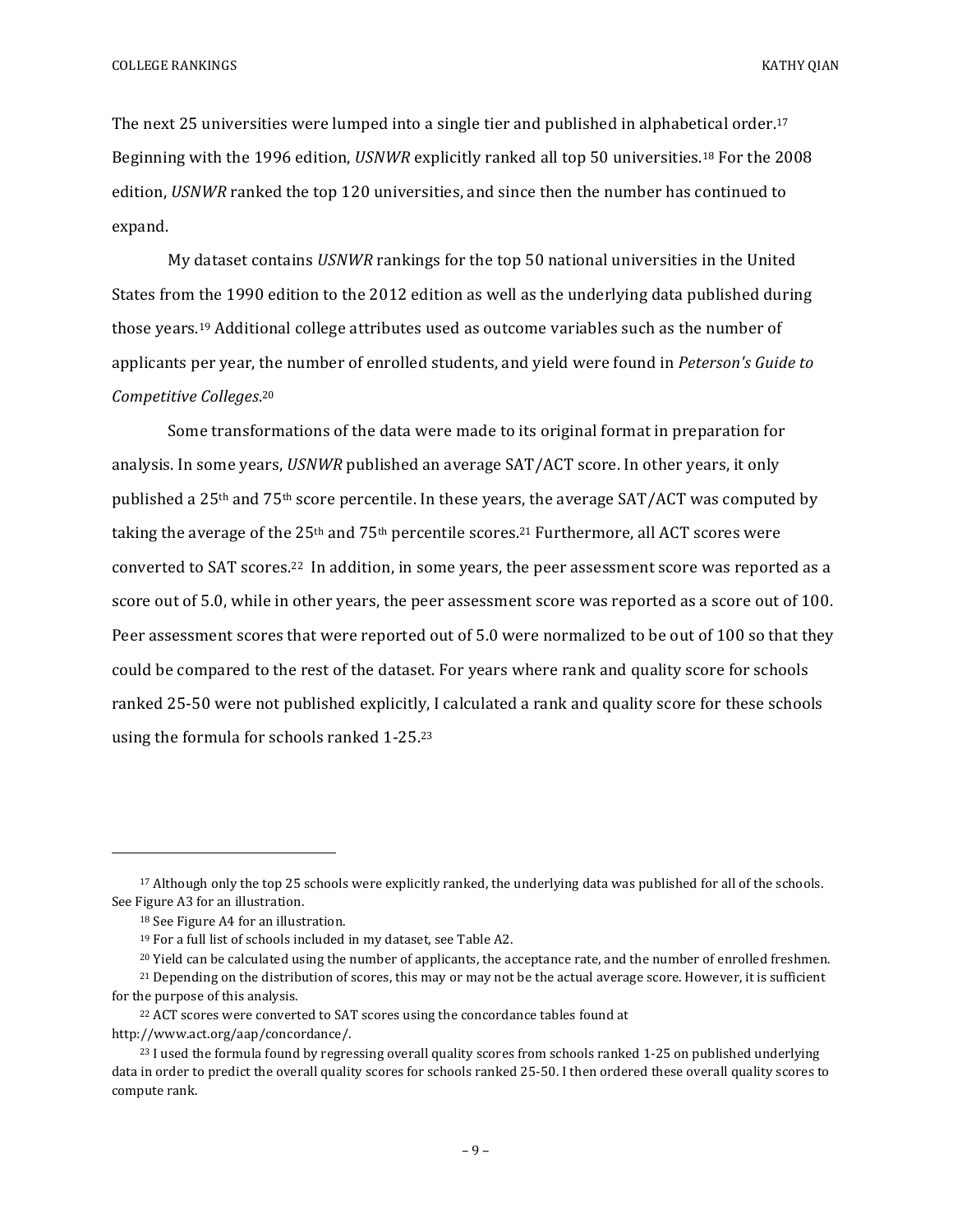COLLEGE RANKINGS KATHY OLAN

#### **V. ECONOMETRIC MODEL**

 

In order to measure the effect of row and rank on the outcome variables, I must make several assumptions about *USNWR's* measure of quality. I remain agnostic about the validity of the assumptions and present econometric models for two opposing scenarios. In the first model, the quality score presented by *USNWR* wholly and accurately represents true quality. For this model, changes in *USNWR's* weighting of underlying quality indicators reflect changes in the composition of true quality. In the second model, *USNWR* changes the weights for the quality score in a manner such that changes in methodology do not reflect changes in true quality.<sup>24</sup>

It's important to note that because the continuous quality score is normalized so that the highest quality school has a score of 100, a college's quality score can change even without changes in the methodology *USNWR* uses to calculate the quality score. If the highest quality school drops in underlying quality from year to year, a lower ranked school's quality score can increase without any increases in underlying quality.<sup>25</sup> In other words, a school's quality score is not only a function of its changes in quality from year to year but also a function of the quality of its peers.<sup>26</sup> Therefore, I also make assumptions about what dimensions of quality students care about. In the first model, students only care about the relative quality of schools and therefore it is possible to make meaningful comparisons among the quality scores published by *USNWR*. In the second model, students care about absolute changes in the quality of schools. In this model, I present an alternative methodology to measure quality.<sup>27</sup>

<sup>&</sup>lt;sup>24</sup> It is important to note that for both models, I assume that *USNWR* includes all the underlying data necessary to calculate true quality.

 $25$  However, because rank is explicitly ordinal, this type of normalization does not affect the ability to compare ranks between years.

<sup>&</sup>lt;sup>26</sup> In many ways, the quality score given by *USNWR* is also an ordinal measure. Nevertheless, it can be interpreted as a more precise measure than rank since it attempts to quantify the relative magnitude of differences between schools in addition to supplying information about which school is better.

<sup>&</sup>lt;sup>27</sup> The best way to measure true quality would be to use the complete vector of underlying quality indicators that students care about. Since this is only possible in theory, the next best method of measuring quality is to use the vector of quality indicators used by *USNWR*. However, doing so uses up many degrees of freedom in the estimation and causes the estimated coefficients to be imprecise. Therefore, in this section I explain how I use the published quality score and the published underlying quality indicators to measure quality despite data limitations.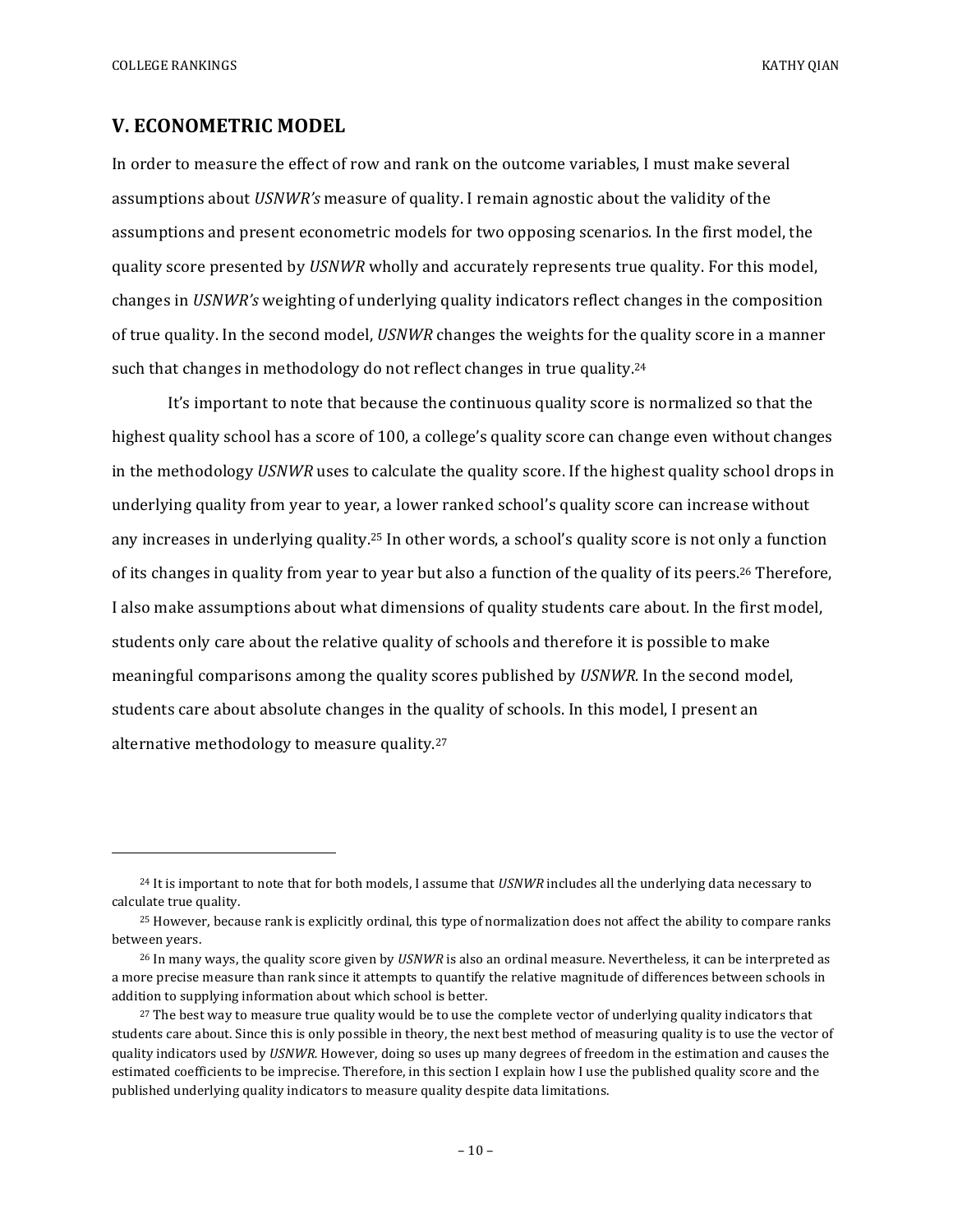#### **Model** I

In the first model, the quality score presented by *USNWR* wholly and accurately represents true quality as conceptualized by students. As such, the problem becomes econometrically simple and can be represented by the fixed-effects regression in Equation 1, where  $Rank_{it}$  is the USNWR rank for a school *i* during a year t,  $Row_{it}$  is the row the school's information is printed on, Quality<sub>it</sub> is the quality score,  $\alpha_i$  is a school fixed effect,  $\nu_t$  is a year fixed effect,  $\mu_{it}$  is a school- and year-specific stochastic error term, and  $Demand_{it}$  is the outcome variable for the following application cycle.<sup>28</sup>

$$
Demand_{it} = \beta_0 + \beta_1 Rank_{it} + \beta_2 Row_{it} + \beta_3 Quality_{it} + \alpha_i + \nu_t + \mu_{it}
$$
 (1)

This specification gives  $\beta_1$  as the effect of rank differences holding row and quality constant,  $\beta_2$  as the effect of row differences holding rank and quality constant, and  $\beta_3$  as the effect of quality differences holding rank and row constant. To relate back to the economic model, if  $\beta_1$  is statistically significant, then limited attention is a mechanism that affects the student application decision. If  $\beta_2$  is statistically significant, then the availability heuristic affects the student application decision. If  $\beta_3$  is statistically significant, then quality disclosure is a mechanism that affects the student application decision.

#### **Model II**

 

In the second model, students care about absolute changes in the quality of schools. Therefore, I present an alternative methodology to measure quality so that it can be compared from year to year. I use the same specification as in Model I, but I substitute  $\widetilde{Quality}_{it}$  for Quality<sub>it</sub> in Equation 1. I define  $\overline{Quality}_{it}$  as follows, where  $X_{1it}$ ,  $X_{2it}$ ,  $\cdots$  ,  $X_{nit}$  represent the 15 underlying quality

 $^{28}$  To measure student demand, I use the number of applications a school receives in the application cycle following the publication of each edition of *USNWR* rankings. In addition, I also use several alternative outcome variables: acceptance rate, average SAT score of enrolled freshmen, the proportion of enrolled freshmen who graduated in the top 10 percent of their high school class, and the yield. To illustrate the meaning of the year subscripts, I give an example using the high school class of 2009: The high school class of 2009 will see Quality<sub>it</sub>, Rank<sub>it</sub>, and Row<sub>it</sub> for  $t = 2009$ published in *USNWR*. These high school seniors will then decide which schools to send applications to, which then determines  $\v{Demand}_{it}$  for  $t = 2009$ .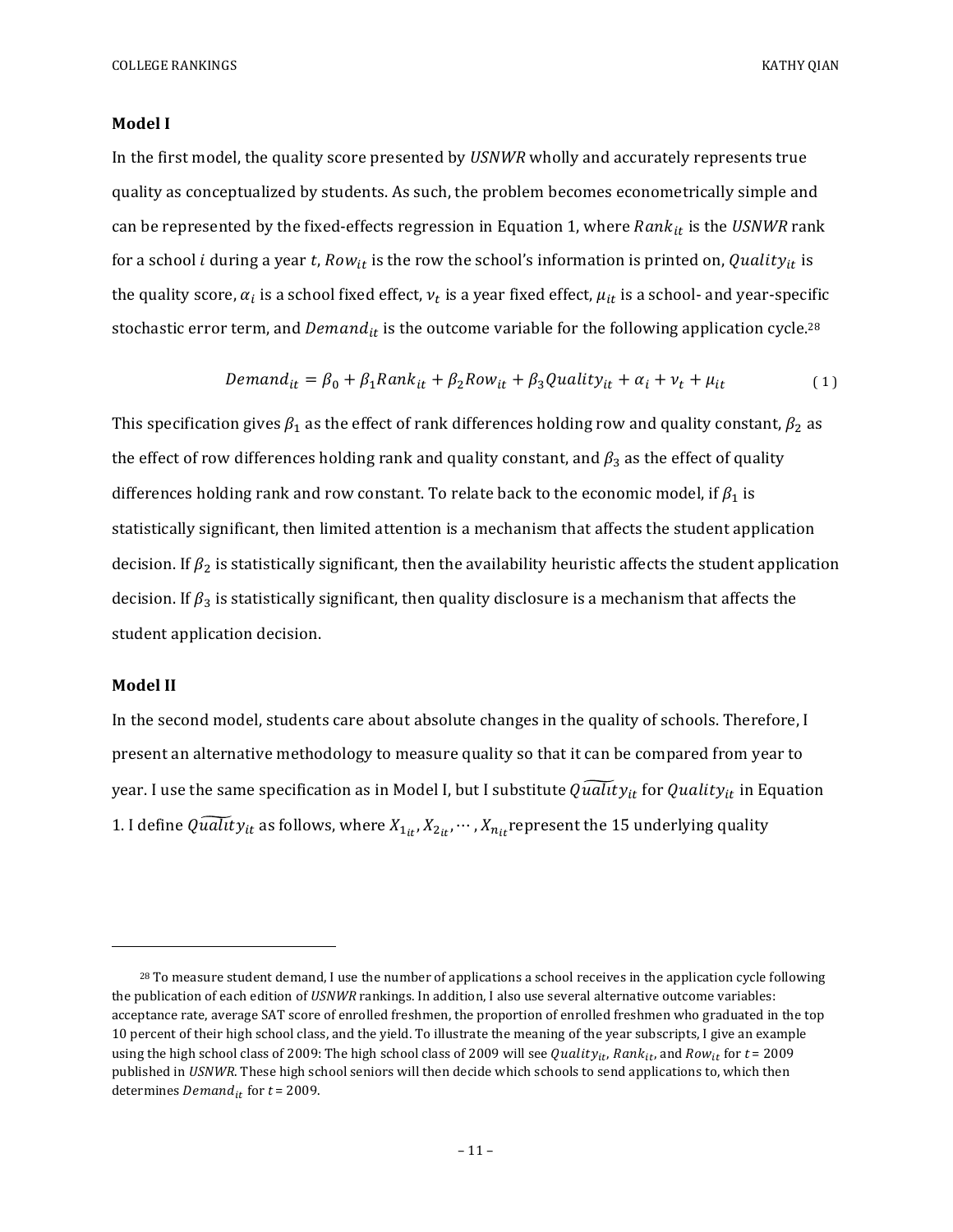indicators that *USNWR* uses to calculate the quality score and  $\overline{\gamma_0}$ ,  $\overline{\gamma_1}$ ,  $\cdots$ ,  $\overline{\gamma_n}$  are the averages of the weights used by *USNWR* to calculate the quality score.<sup>29</sup>

$$
Quality_{it} = \overline{\gamma_0} + \overline{\gamma_1} X_{1_{it}} + \overline{\gamma_2} X_{2_{it}} + \dots + \overline{\gamma_n} X_{n_{it}}
$$
 (2)

Since Quality<sub>it</sub> is calculated using the same weights each year, changes in Quality<sub>it</sub> are representative of changes in the underlying quality indicators.<sup>30</sup> Additionally, in this model I assume that  $\overline{\gamma_0}, \overline{\gamma_1}, \cdots, \overline{\gamma_n}$  are the weights that give true quality.

## **VI. RESULTS**

 

Before interpreting the results of the econometric models, it is helpful to visualize what the signs of the regression coefficients are expected to be assuming that schools of higher quality attract more and better applicants. Such visualization is provided in Table 1.

|         | Number of<br>Applications | Acceptance<br>Rate       | Average SAT<br>Score | % of Freshmen in Top<br>10% of HS Class | Yield                    |
|---------|---------------------------|--------------------------|----------------------|-----------------------------------------|--------------------------|
| Rank    | $\qquad \qquad$           | +                        |                      |                                         | $\overline{\phantom{0}}$ |
| Row     | $\qquad \qquad$           | $\ddot{}$                | $\qquad \qquad$      | -                                       | $\overline{\phantom{a}}$ |
| Quality | $\ddot{}$                 | $\overline{\phantom{0}}$ | +                    | ٠                                       | +                        |

Table 1. Intuitive signs for regression coefficients

In addition, to aid in the interpretation of the magnitude of coefficients, I have also included summary statistics for the outcome variables below in Table 2.

<sup>&</sup>lt;sup>29</sup> Although the weights for underlying data are published, I find  $\overline{\gamma_0}, \overline{\gamma_1}, ..., \overline{\gamma_n}$  by regressing the quality scores across the entire sample on the corresponding quality indicators. I do this because the exact methodology used to convert the quality indicators into a score is not clear since the underlying data is presented with not only different units but also highly variable ranges. For example, it is unclear how *USNWR* combines acceptance rate, which by definition is between 0% and 100%, and spending per student, which is measured in thousands of dollars. As such, these published weights can only be interpreted as general guidelines. Furthermore, *USNWR* only publishes a subset of these *X*'s and withholds other underlying data such as faculty salaries, which are likely correlated with published attributes.

<sup>30</sup> Essentially, I eliminated the changes in quality score that are due to changes in the weighting of the underlying quality indicators. Additionally, I do not normalize  $\widehat{Qualty}_{it}$  to be out of 100 so that it can be compared from year to year. It has a minimum value of 52.1 and a maximum value of 96.6 across the sample.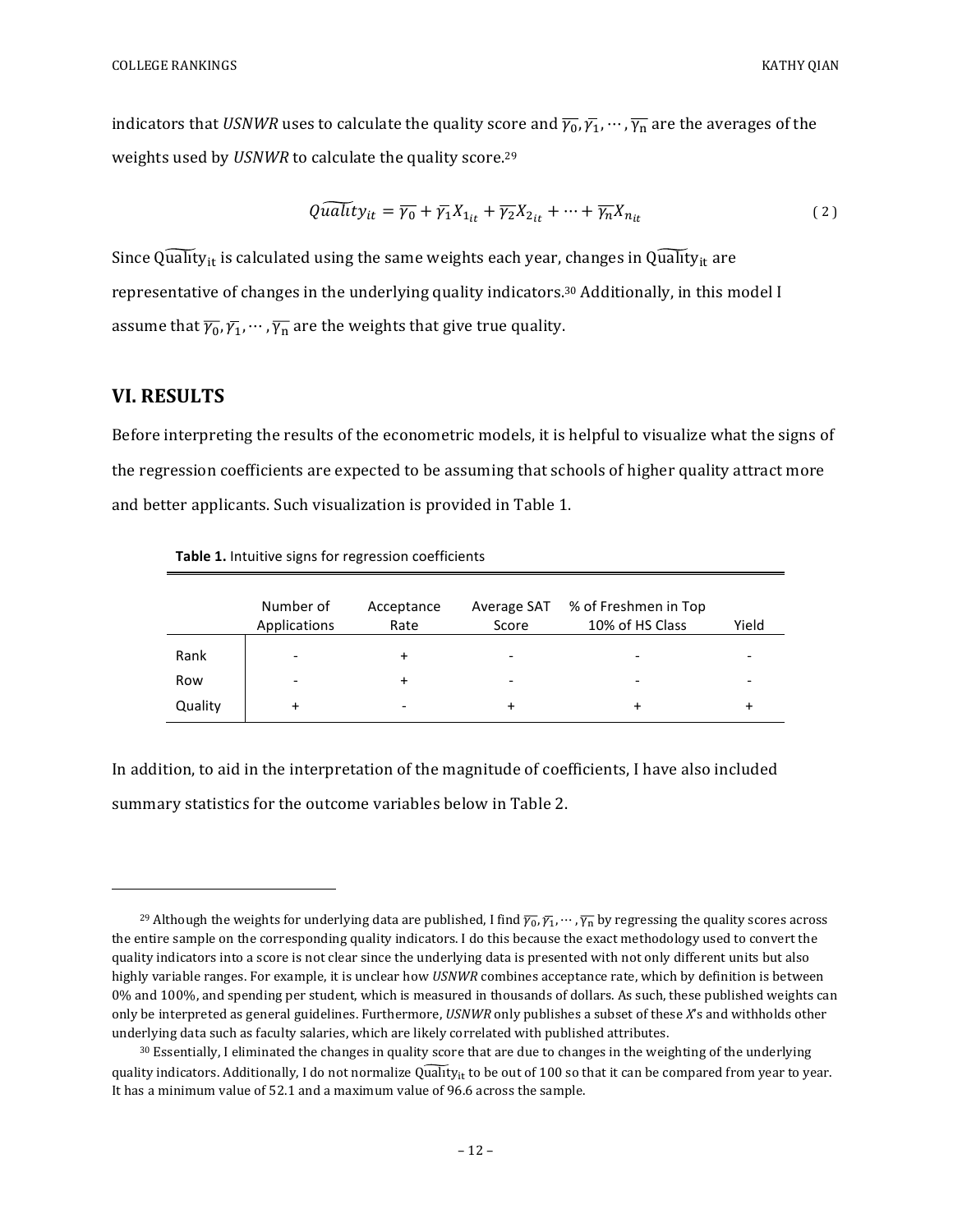|                                      |                     |       | Standard  |      |       |
|--------------------------------------|---------------------|-------|-----------|------|-------|
| Variable                             | <b>Observations</b> | Mean  | Deviation | Min  | Max   |
| Applicants                           | 869                 | 13758 | 7724      | 1354 | 44981 |
| Acceptance Rate                      | 1106                | 41    | 20        |      | 88    |
| Average SAT Score <sup>1</sup>       | 1106                | 1305  | 106       | 1015 | 1525  |
| % of Freshmen in Top 10% of HS Class | 1093                | 77    | 17        | 22   | 100   |
| Yield <sup>2</sup>                   | 390                 | 42    | 14        | 11   | 83    |

#### Table 2. Summary of outcome variables

<sup>1</sup>ACT scores were converted to SAT scores using the concordance tables found at http://www.act.org/aap/concordance/; <sup>2</sup>Yield is the percentage of accepted students that matriculate

First, I present the regression results for Model I and Model II for all schools in Table 3 and Table 4. It is interesting to note that coefficients differ significantly between the models and that the only result that is statistically significant in both models is the coefficient for row on the average SAT score of enrolled freshmen. Despite the statistical significance of this result, however, it is not very practically meaningful. A 10-row improvement is correlated with a 9 point increase in average SAT score, which is only a 0.08-standard-deviation variation in average SAT score. Furthermore, it is interesting to note that out of the additional statistically significant results from Model I, the coefficient for rank on acceptance rate, the coefficient for rank on the percentage of freshmen in the top 10% of their high school class, and the coefficient for quality on yield have the expected signs as denoted in Table 1, while the coefficient for quality on the percentage of freshmen in the top 10% of their high school class and the coefficient for row on yield are unexpected.

|                           | Log(Number of<br>Applications) | Acceptance<br>Rate    | Average SAT<br>Score  | % of Freshmen in<br>Top 10% of HS Class | Yield <sup>2</sup>      |
|---------------------------|--------------------------------|-----------------------|-----------------------|-----------------------------------------|-------------------------|
| Rank                      | $-0.0059$<br>(0.0049)          | $0.4827*$<br>(0.2712) | $-1.365$<br>(0.8448)  | $-0.6633**$<br>(0.2875)                 | 0.0621<br>(0.0880)      |
| Row                       | $-0.0020$                      | 0.0293                | $-0.9403*$            | $-0.1001$                               | $0.1051*$               |
|                           | (0.0036)                       | (0.1488)              | (0.5005)              | (0.1814)                                | (0.0583)                |
| Quality                   | $-0.0044$<br>(0.0042)          | 0.1608<br>(0.1758)    | $-0.8115$<br>(0.5135) | $-0.4064**$<br>(0.1784)                 | $0.3593***$<br>(0.1269) |
| Observations <sup>1</sup> | 798                            | 1002                  | 1002                  | 992                                     | 383                     |

#### **Table 3.** Regression outputs for Model I (all schools)

Robust standard errors are in parentheses; <sup>1</sup>Number of observations vary due to the fact that not all data is published for all years;  $^2$ Yield is the percentage of accepted students that matriculate; \*Significant at 10% level; \*\*Significant at 5% level; \*\*\*Significant at 1% level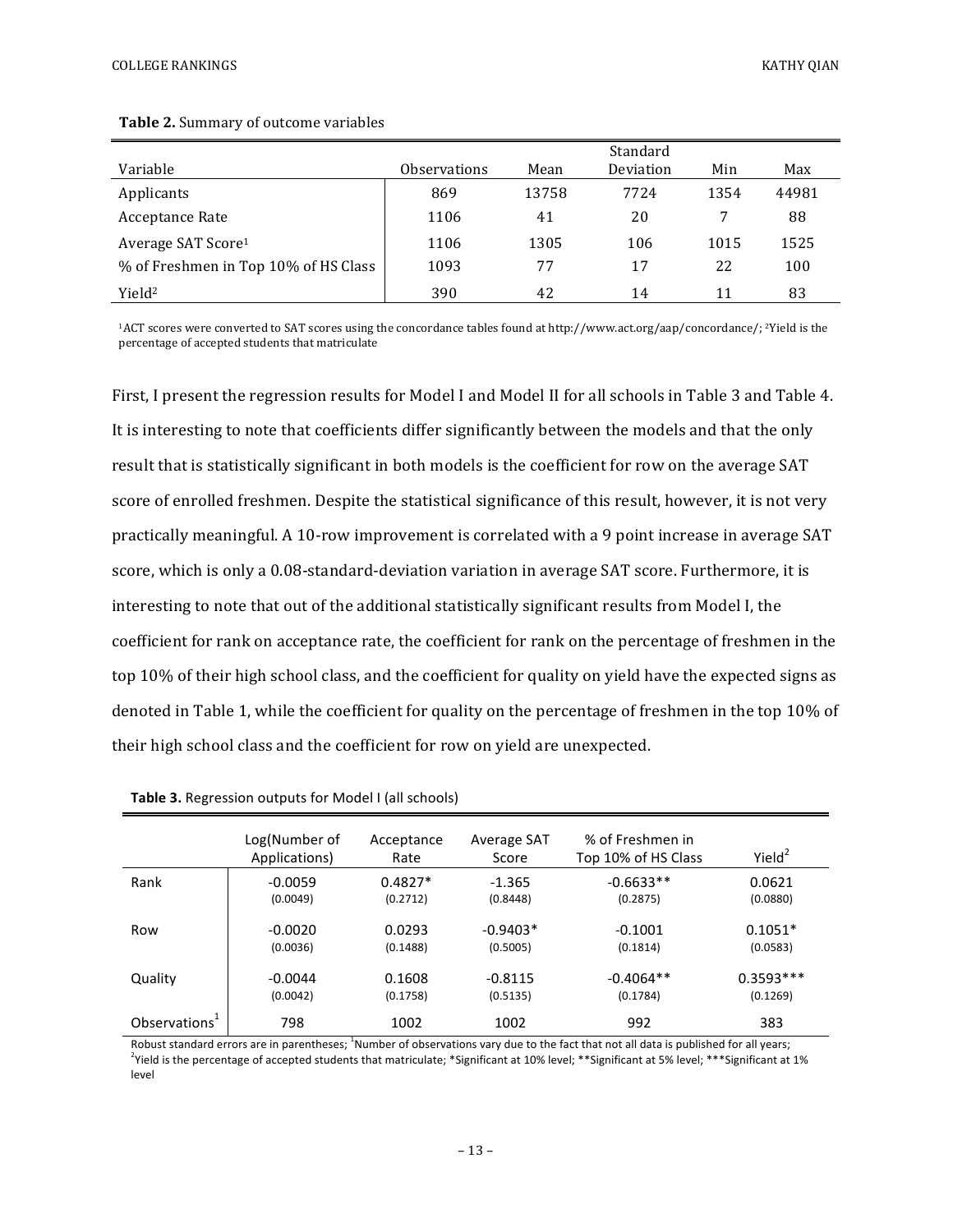|                           | Log(Number of<br>Applications) | Acceptance<br>Rate | Average SAT<br>Score | % of Freshmen in<br>Top 10% of HS Class | Yield <sup>2</sup> |
|---------------------------|--------------------------------|--------------------|----------------------|-----------------------------------------|--------------------|
| Rank                      | $-0.0026$                      | 0.2673             | $-0.7135$            | $-0.4005$                               | $-0.0451$          |
|                           | (0.0045)                       | (0.2523)           | (0.7515)             | (0.2538)                                | (0.1072)           |
| Row                       | $-0.0019$                      | 0.0238             | $-0.9160*$           | $-0.0855$                               | 0.0911             |
|                           | (0.0035)                       | (0.1398)           | (0.4770)             | (0.1723)                                | (0.0677)           |
| Quality                   | 0.0018                         | $-0.2393$          | 0.3466               | 0.0542                                  | 0.1451             |
|                           | (0.0032)                       | (0.1652)           | (0.3677)             | (0.1292)                                | (0.1255)           |
| Observations <sup>1</sup> | 796                            | 1000               | 1000                 | 991                                     | 383                |

**Table 4.** Regression outputs for Model II (all schools)

Robust standard errors are in parentheses; <sup>1</sup>Number of observations vary due to the fact that not all data is published for all years;  $^2$ Yield is the percentage of accepted students that matriculate; \*Significant at 10% level; \*\*Significant at 5% level; \*\*\*Significant at 1% level

Next, I present the results for Model I and Model II for schools with an average rank of 1-25 in Table 5 and Table 6. For these schools, rank is statistically significantly correlated with all outcome variables except yield in both models. In addition, these rank effects are all directionally consistent with the expected results from Table 1. These results suggest that for every 10-rank improvement, a school will experience a 0.18-0.22% increase in applications, a 9.1-10.9 percentage point decrease in acceptance rate, a  $2.0-4.0$  point increase in average SAT score, and a  $5.0-8.8$  percentage point increase in the percentage of freshmen in the top  $10\%$  of their high school class.<sup>31</sup>

|                           | Log(Number of<br>Applications) | Acceptance<br>Rate | Average SAT<br>Score | % of Freshmen in<br>Top 10% of HS Class | Yiel $d^2$ |
|---------------------------|--------------------------------|--------------------|----------------------|-----------------------------------------|------------|
| Rank                      | $-0.0176**$                    | $1.092**$          | $-3.967**$           | $-0.8791***$                            | 0.0210     |
|                           | (0.0082)                       | (0.4006)           | (1.546)              | (0.2762)                                | (0.2413)   |
| Row                       | 0.0083                         | $-0.2831$          | 1.112                | $0.2501**$                              | 0.0129     |
|                           | (0.0061)                       | (0.1777)           | (0.8159)             | (0.1171)                                | (0.0998)   |
| Quality                   | 0.0001                         | 0.2816             | $-0.9199$            | $-0.4077*$                              | 0.2893     |
|                           | (0.0055)                       | (0.2348)           | (0.7671)             | (0.2295)                                | (0.1894)   |
| Observations <sup>1</sup> | 439                            | 544                | 544                  | 544                                     | 201        |

**Table 5.** Regression outputs for Model I (schools with average rank 1-25)

 

Robust standard errors are in parentheses; <sup>1</sup>Number of observations vary due to the fact that not all data is published for all years;  $^2$ Yield is the percentage of accepted students that matriculate; \*Significant at 10% level; \*\*Significant at 5% level; \*\*\*Significant at 1% level

 $31$  It's important to note that students may also respond to changes in rank because attending a higher ranked school (independent of quality) may serve as a signal to future employers, etc.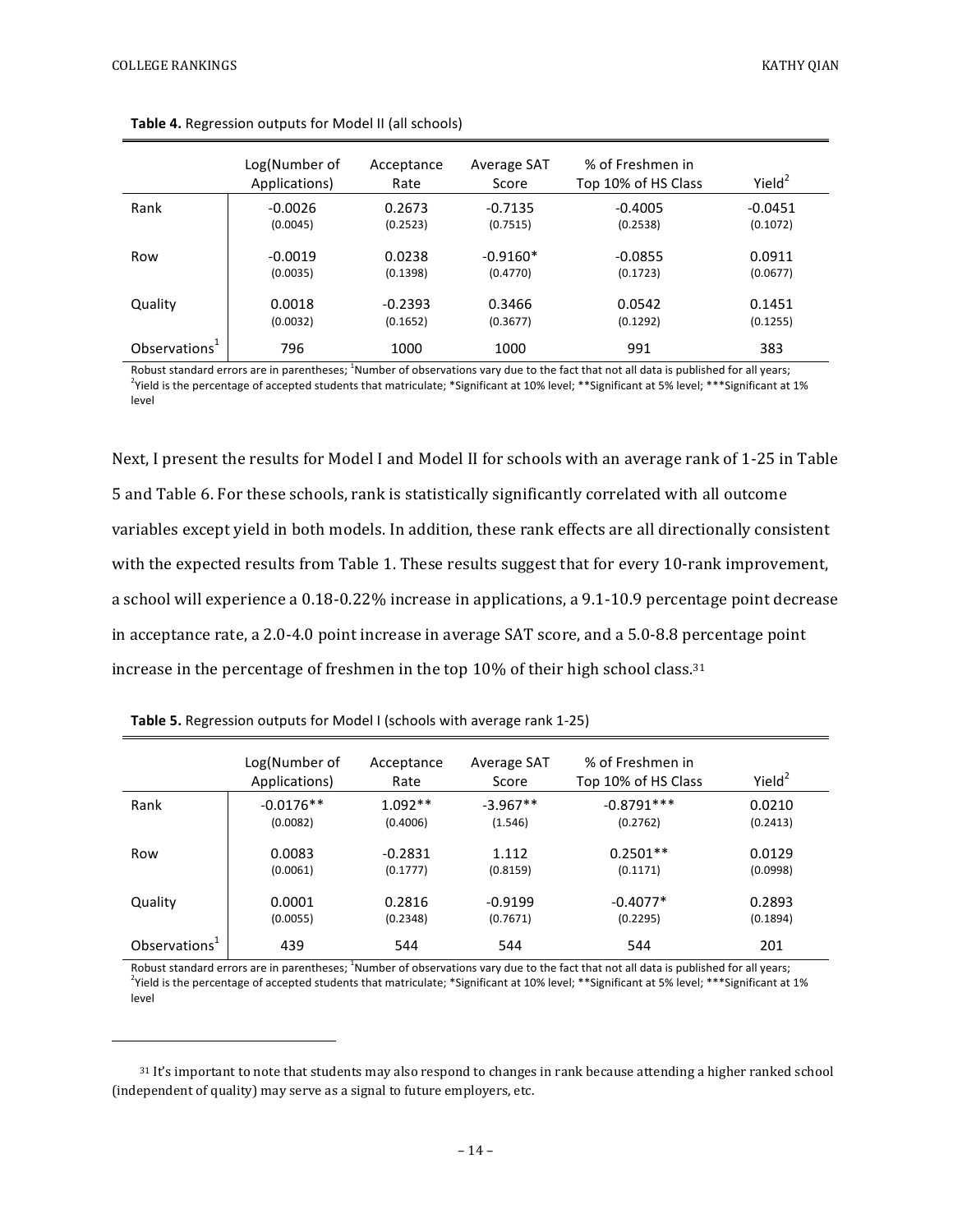|                           | Log(Number of<br>Applications) | Acceptance<br>Rate | Average SAT<br>Score | % of Freshmen in<br>Top 10% of HS Class | Yiel $d^2$ |
|---------------------------|--------------------------------|--------------------|----------------------|-----------------------------------------|------------|
| Rank                      | $-0.0217***$                   | $0.9066$ ***       | $-2.040*$            | $-0.4969**$                             | $-0.2592$  |
|                           | (0.0072)                       | (0.3207)           | (1.047)              | (0.2291)                                | (0.2806)   |
| Row                       | 0.0101                         | $-0.2192$          | 0.3526               | 0.1101                                  | 0.1302     |
|                           | (0.0064)                       | (0.1475)           | (0.5448)             | (0.1175)                                | (0.0887)   |
| Quality                   | $-0.0054$                      | 0.0924             | 1.418                | 0.0142                                  | 0.0411     |
|                           | (0.0053)                       | (0.3031)           | (1.048)              | (0.3281)                                | (0.3128)   |
| Observations <sup>1</sup> | 439                            | 544                | 544                  | 544                                     | 201        |

Robust standard errors are in parentheses; <sup>1</sup>Number of observations vary due to the fact that not all data is published for all years;  $^2$ Yield is the percentage of accepted students that matriculate; \*Significant at 10% level; \*\*Significant at 5% level; \*\*\*Significant at 1% level

Finally, I present the results for Model I and Model II for schools with an average rank of 26-50 in Table 7 and Table 8. I find that for these schools, quality is statistically significantly correlated with all outcome variables except yield in both models. In addition, these coefficients are all directionally consistent with the expected results from Table 1. These results are particularly interesting in light of the regression results for schools with an average rank of  $1-25$ , which found statistically significant relationships between rank and outcome variables. Although not definitive, these results corroborate the findings from McDonough et al. (1998), which state that students with higher SAT scores are more likely to place an emphasis on rankings.

|                           | Log(Number of<br>Applications) | Acceptance<br>Rate | Average SAT<br>Score | % of Freshmen in<br>Top 10% of HS Class | Yield <sup>2</sup> |
|---------------------------|--------------------------------|--------------------|----------------------|-----------------------------------------|--------------------|
| Rank                      | $-0.0031$                      | 0.3566             | 1.483                | $-0.7729*$                              | $-0.2356$          |
|                           | (0.0091)                       | (0.3702)           | (0.9575)             | (0.3793)                                | (0.2000)           |
| Row                       | $-0.0039$                      | 0.0243             | $-1.119**$           | $-0.2285$                               | 0.0720             |
|                           | (0.0036)                       | (0.2036)           | (0.5098)             | (0.2342)                                | (0.0802)           |
| Quality                   | $-0.0056$                      | 0.1900             | $4.505***$           | $-0.5261$                               | $-0.3575$          |
|                           | (0.0147)                       | (0.4958)           | (1.174)              | (0.5310)                                | (0.4725)           |
| Observations <sup>+</sup> | 359                            | 458                | 458                  | 448                                     | 182                |

**Table 7.** Regression outputs for Model I (schools with average rank 26-50)

Robust standard errors are in parentheses; <sup>1</sup>Number of observations vary due to the fact that not all data is published for all years;  $^2$ Yield is the percentage of accepted students that matriculate; \*Significant at 10% level; \*\*Significant at 5% level; \*\*\*Significant at 1% level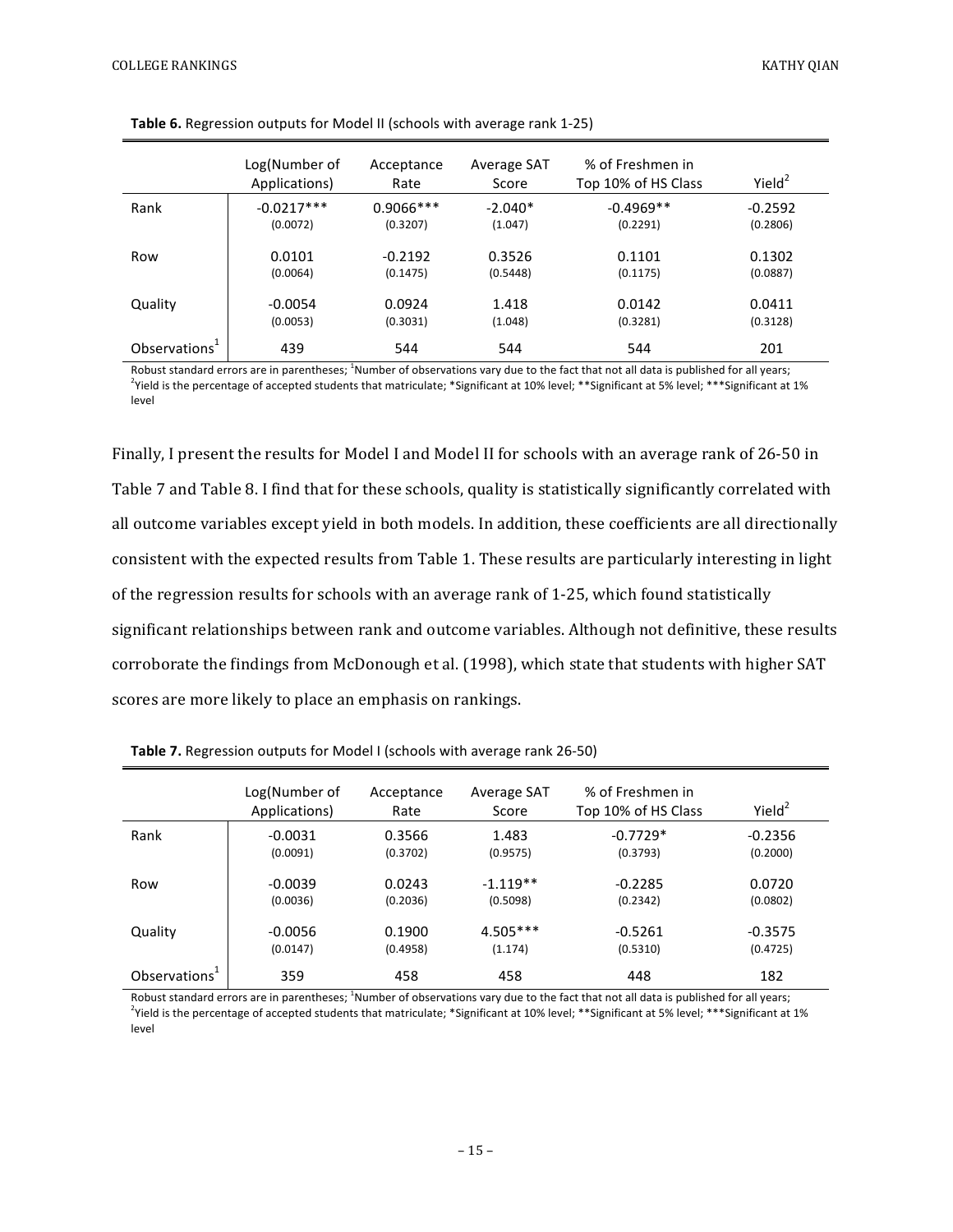|                           | Log(Number of<br>Applications) | Acceptance<br>Rate | Average SAT<br>Score | % of Freshmen in<br>Top 10% of HS Class | Yield <sup>2</sup> |
|---------------------------|--------------------------------|--------------------|----------------------|-----------------------------------------|--------------------|
| Rank                      | 0.0055                         | $-0.2116$          | 0.5846               | $-0.1942$                               | $-0.0641$          |
|                           | (0.0051)                       | (0.2700)           | (0.7016)             | (0.2050)                                | (0.0928)           |
| Row                       | $-0.0035$                      | 0.0272             | $-1.441***$          | $-0.1985$                               | 0.1052             |
|                           | (0.0035)                       | (0.1666)           | (0.4991)             | (0.2166)                                | (0.0724)           |
| Quality                   | $0.0193**$                     | $-1.410***$        | $3.788***$           | $0.9503***$                             | 0.0370             |
|                           | (0.0075)                       | (0.3800)           | (0.8317)             | (0.2992)                                | (0.1613)           |
| Observations <sup>+</sup> | 357                            | 456                | 456                  | 447                                     | 182                |

**Table 8.** Regression outputs for Model II (schools with average rank 26-50)

Robust standard errors are in parentheses; <sup>1</sup>Number of observations vary due to the fact that not all data is published for all years;  $^2$ Yield is the percentage of accepted students that matriculate; \*Significant at 10% level; \*\*Significant at 5% level; \*\*\*Significant at 1% level

## **VII. CONCLUSION**

 

Throughout this paper, I remained agnostic about the validity of the assumptions underlying the econometric models. Therefore, I cannot definitively conclude which of the three mechanisms discussed in Section II – quality disclosure, limited attention, or the availability heuristic – is the predominant mechanism through which college rankings influence student demand. Given the results in Section VI, I do not exclude any of the mechanisms as possible drivers of student demand.

However, the results suggest that for higher ranked schools, limited attention may be the mechanism through which college rankings influence student demand.<sup>32</sup> For lower ranked schools, quality disclosure is likely the mechanism. Therefore, more research needs to be conducted in order to verify these findings and to investigate why the mechanisms through which college rankings influence student demand differ depending on the quality of the school and/or student.

Nevertheless, it seems that even for decisions that can drastically alter the course of one's life (such as where to go to college), people do not use all the information available to them in order to make the decision.

 $32$  Perhaps this is because the practical differences in the quality of high-quality schools are small, and students are ill equipped to discern these small differences by themselves.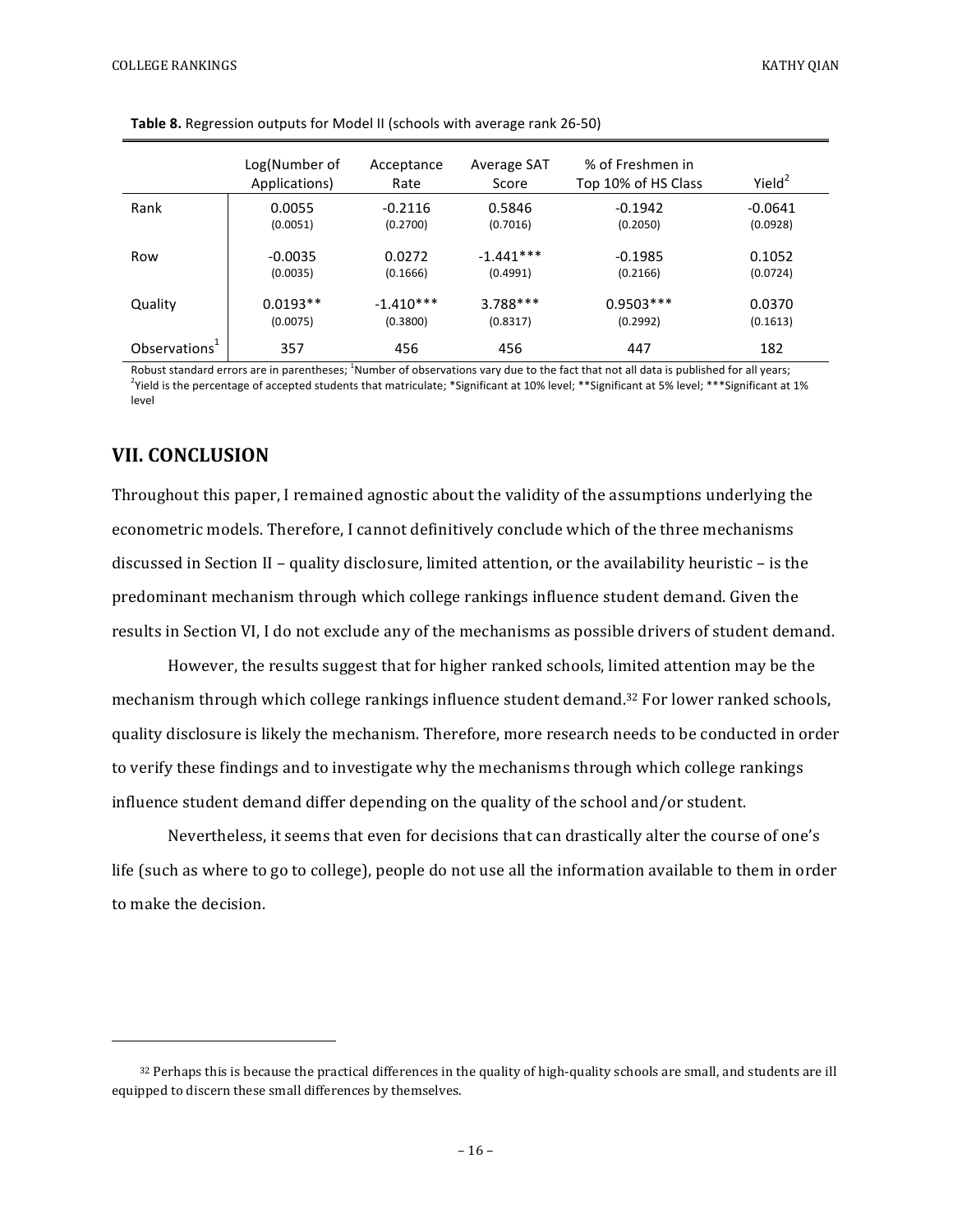## **REFERENCES**

- Anderson, Simon P., and Regis Renault. 2009. "Comparative Advertising: Disclosing Horizontal Match Information." *RAND Journal of Economics* 40  $(3): 558-581.$
- Bastedo, Michael N., and Nicholas A. Bowman. 2010. "College Rankings as an Interorganizational Dependency: Establishing the Foundation for Strategic and Institutional Accounts." Research in *Higher Education* 52 (1) (September 21): 3-23.

Bastedo, Michael N., and Nicholas A. Bowman. 2010. "U. S. News & World Report College Rankings: Modeling Institutional Effects on Organizational Reputation." American Journal of Education 116 (2): 163-183.

Baughman, James C., and Robert N. Goldman. 1999. "College Rankings and Faculty Publications." *Change:* The Magazine of Higher Learning 31 (2): 44-51.

Bouton, Laurent, and Goerg Kirchsteiger. 2011. "Good Rankings are Bad - Why Reliable Rankings Can Hurt Consumers." *Centre for Economic Policy Research Discussion Paper*.

Bunzel, David L. 2007. "Universities Sell Their Brands." *Journal of Product & Brand Management* 16 (2): 152- 153. 

Carrell, Scott E., Richard L. Fullerton, and James E. West. 2009. "Does Your Cohort Matter? Measuring Peer Effects in College Achievement." Journal of Labor *Economics* 27 (3): 439-464.

Dearden, James A., and Gary L. Lilien. 2008. "The University Rankings Game: Modeling the Competition among Universities for Ranking." The *American Statistician* 62 (3): 232-237.

DellaVigna, Stefano, and Joshua M. Pollet. 2009. "Investor Inattention and Friday Earnings Announcements." *The Journal of Finance* 64 (2):709-749.

Dranove, David, and Ginger Z. Jin. 2010. "Quality Disclosure and Certification: Theory and Practice." *Journal of Economic Literature*. 48(4):935-963.

Einav, Liran, and Leeat Yariv. 2006. "What's in a Surname? The Effects of Surname Initials on Academic Success." The *Journal of Economic Perspectives* 20 (1): 175-188.

Elsbach, Kimberly D., and Roderick M. Kramer. 1996. "Members' Responses to Organizational Identity Threats: Encountering and Countering the Business Week Rankings." *Administrative Science Quarterly* 41  $(3): 442 - 476.$ 

- Falkinger, Josef. 2008. "Limited Attention as a Scare Resource in Information-Rich Economies." The *Economic Journal* 118: 1596-1620.
- Hansmann, Henry. 1999. "Education as an Associative Good." *Yale Law School Working Paper*.
- Jin, Ginger Z., and Alex Whalley. 2007. "The Power of Attrition: Do Rankings Affect the Financial Resources of Public Colleges?" NBER Working Paper.
- Gavazza, Alessandro, and Alessandro Lizzeri. 2007. "The Perils of Transparency in Bureaucracies." The *American Economic Review* 97 (2): 300–305.
- Griffith, Amanda, and Kevin Rask. 2007. "The Influence of the U.S. News and World Report Collegiate Rankings on the Matriculation Decision of High-Ability Students: 1995-2004." *Economics of Education Review* 26 (2): 244-255.
- Lacetera, Nicola, Devin G. Pope, and Justin Sydnor. 2011. "Heuristic Thinking and Limited Attention in the Car Market." *American Economic Review (forthcoming)*.
- Luca, Michael, and Jonathan Smith. 2012. "Salience in Quality Disclosure: Evidence from the U.S. News College Rankings." Journal of Economics and *Management Strategy (forthcoming)*.
- Machung, Anne. 1998. "Playing the Rankings Game." *Change: The Magazine of Higher Learning* 30 (4): 12-16.
- Marmaros, David, and Bruce Sacerdote. 2002. "Peer and Social Networks in Job Search." European Economic *Review* 46 (4-5): 870-879.

Martins, Luis L. 2005. "A Model of the Effects of Reputational Rankings on Organizational Change." *Organization Science* 16 (6): 701-720.

McDonough, Patricia M., Anthony L. Antonio, MaryBeth Walpole, and Leonor X. Perez. 1998. "College Rankings: Democratized College Knowledge for Whom?" Research in Higher Education 39 (5): 513-537.

Meredith, Marc. 2004. "Why Do Universities Compete in the Ratings Game? An Empirical Analysis of the Effects of the U.S. News and World Report College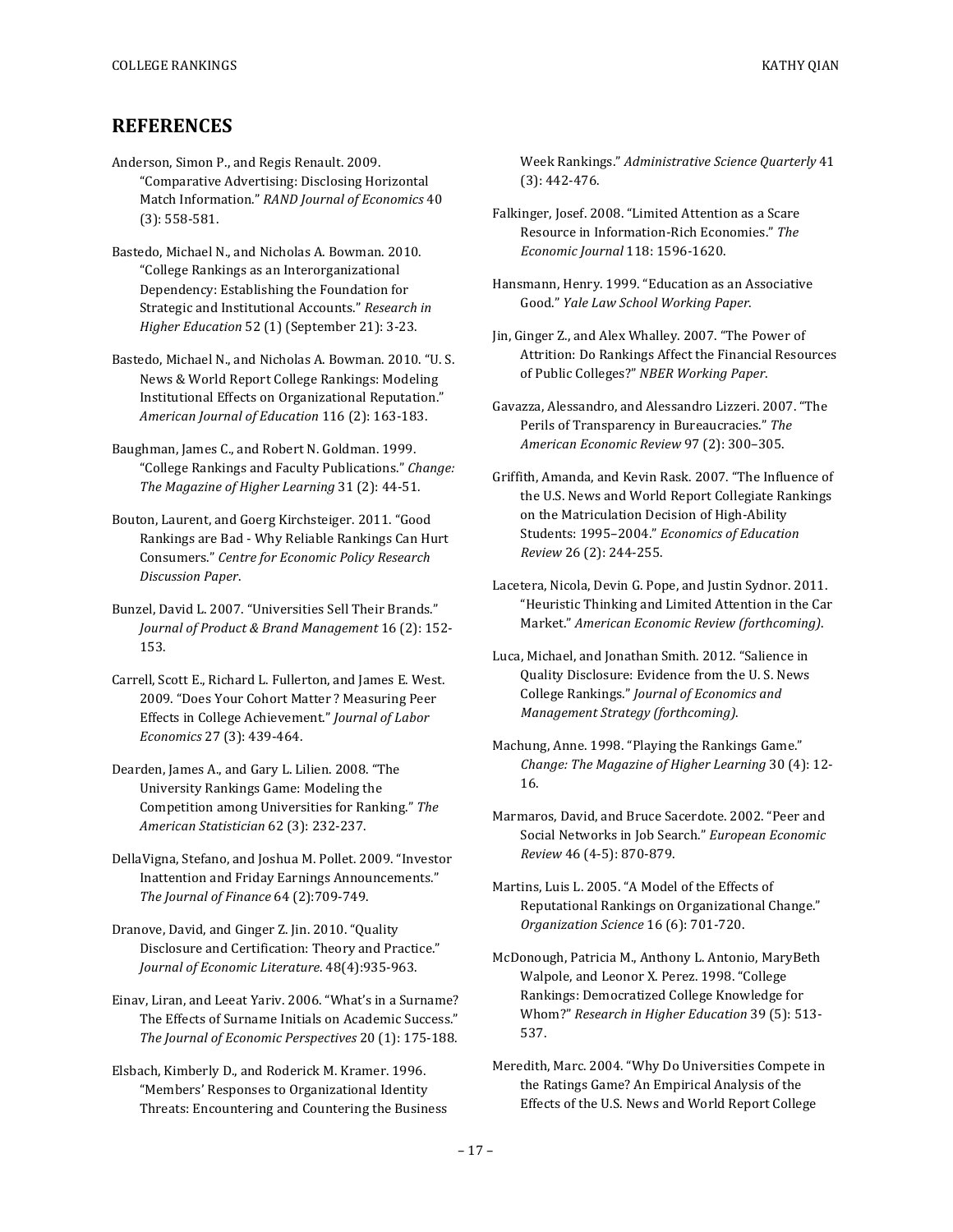Rankings." Research in Higher Education 45 (5): 443-462.

- Monks, James, and Ronald G. Ehrenberg. 1999. "U.S. News & World Report's College Rankings: Why They Do Matter." *Change: The Magazine of Higher Learning* 31  $(6): 42 - 51.$
- Morris, Stephen, and Hyun S. Shin. 2002. "Social Value of Public Information." The American Economic Review 92 (5): 1521-1534.
- Pope, Devin G. 2009. "Reacting to Rankings: Evidence From 'America's Best Hospitals'." Journal of Health *Economics* 28 (6): 1154-1165.
- Roselius, Ted. 1971. "Consumer Rankings of Risk Reduction Methods." *Journal of Marketing* 35 (1): 56-61.
- Sacerdote, Bruce. 2001. "Peer Effects with Random Assignment: Results for Dartmouth Roommates." The *Quarterly Journal of Economics* 116 (2): 681-704.
- Sauder, Michael, and Ryon Lancaster. 2006. "Do Rankings Matter? The Effects of U.S. News & World Report Rankings on the Admissions Process of Law Schools." Law & Society Review 40 (1): 105-134.
- Stake, Jeffrey E. 2006. "The Interplay Between Law School Rankings, Reputations, and Resource Allocation: Ways Rankings Mislead." Indiana Law Journal 81 (1): 229-270.
- Standifird, Stephen S. 2005. "Reputation Among Peer Academic Institutions: An Investigation of the US News and World Report's Rankings." Corporate *Reputation Review* 8 (3): 233-244.
- Webster, Thomas J. 2001. "A Principal Component Analysis of the U.S. News & World Report Tier Rankings of Colleges and Universities." Economics of *Education Review* 20 (3): 235-244.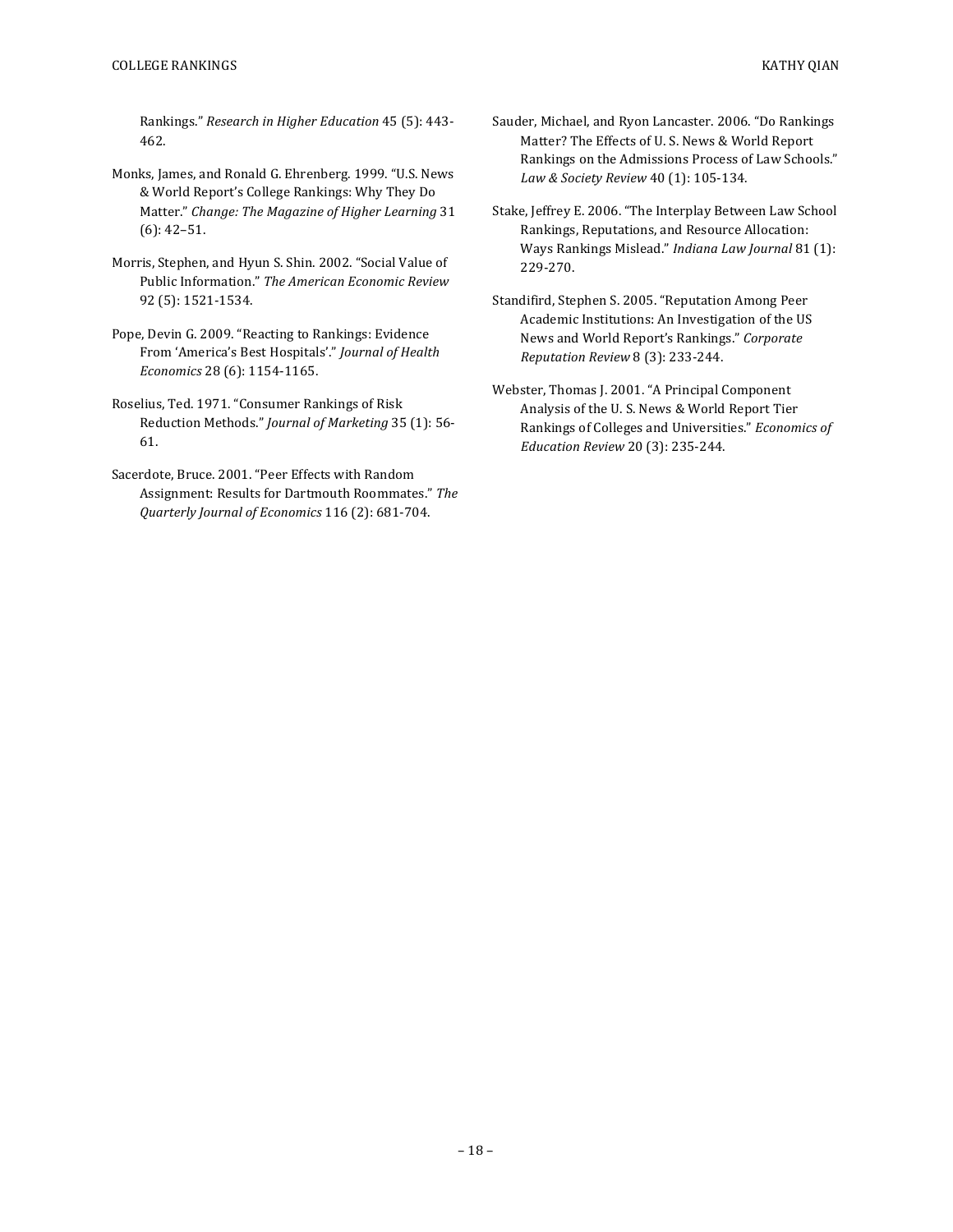# **APPENDIX**

Table A1. Weights applied to underlying data in order to compute the overall quality score for the 2012 edition of *America's Best Colleges<sup>1</sup>* 

| Variable                                                                                | Weight  |
|-----------------------------------------------------------------------------------------|---------|
| Peer assessment score <sup>2</sup>                                                      | 22.5%   |
| Six-year graduation rate                                                                | 16.0%   |
| Freshman retention rate                                                                 | $4.0\%$ |
| Proportion of classes with fewer than 20 students                                       | $6.0\%$ |
| Proportion of classes with 50 or more students                                          | 2.0%    |
| Average faculty salary, including benefits                                              | 7.0%    |
| Proportion of professors with the highest degree in their field                         | $3.0\%$ |
| Student-faculty ratio                                                                   | 1.0%    |
| Proportion of faculty who are full time                                                 | $1.0\%$ |
| SAT and ACT scores of enrolled freshmen                                                 | 7.5%    |
| Proportion of enrolled freshmen who graduated in the top 10% of their high school class | $6.0\%$ |
| Acceptance rate                                                                         | 1.5%    |
| Average spending per student on educational expenditures <sup>3</sup>                   | 10.0%   |
| Difference between the actual and predicted graduation rate <sup>4</sup>                | 7.5%    |
| Alumni giving rate                                                                      | 5.0%    |

<sup>1</sup>These weights can be found at http://www.usnews.com/education/best-colleges/articles/2011/09/12/how-us-news-calculatesthe-college-rankings-2012; <sup>2</sup>For the 2012 edition of America's Best Colleges, USNWR surveyed 1,787 counselors at public high schools that appeared in the 2010 USNWR Best High Schools rankings and an additional 600 college counselors at the largest independent schools in nearly every state and the District of Columbia. Survey recipients were asked to rate schools' academic programs on a 5point scale from 1 (marginal) to 5 (distinguished) or to mark "don't know;" <sup>3</sup>Educational expenditures include spending on instruction, research, and student services and exclude spending on sports, dorms, and hospitals; <sup>4</sup>The predicted graduation rate is instruction, research, and student services and exclude spending on sports, dorms, and h calculated by USNWR. The exact methodology is unpublished.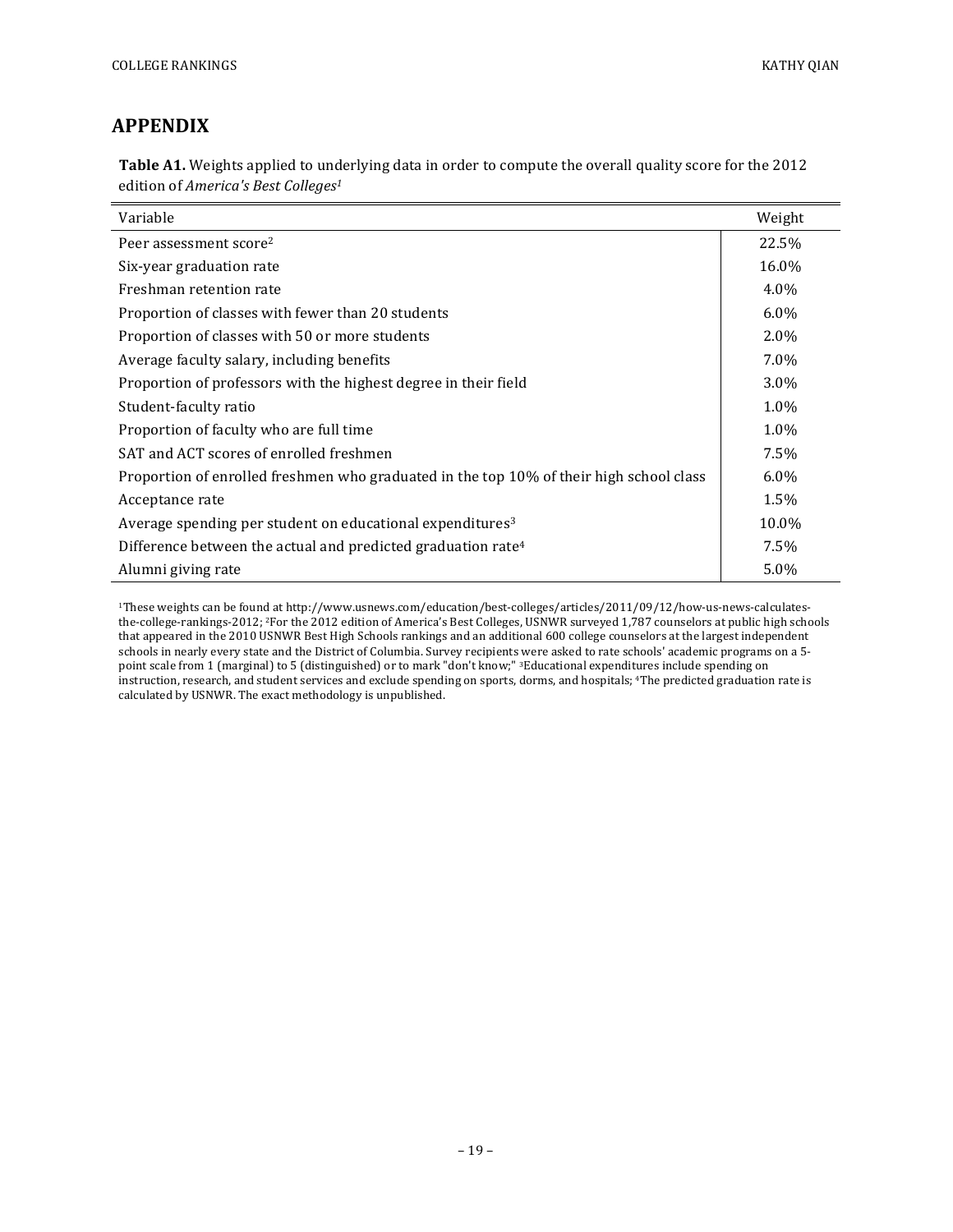| Top 1-25                              |                 | 26-50                                                    |                 |
|---------------------------------------|-----------------|----------------------------------------------------------|-----------------|
| <b>School Name</b>                    | Average<br>Rank | <b>School Name</b>                                       | Average<br>Rank |
| Harvard University                    | 1.4             | University of North Carolina-Chapel Hill                 | 26.6            |
| Princeton University                  | 1.7             | <b>Tufts University</b>                                  | 26.9            |
| Yale University                       | 2.6             | <b>Wake Forest University</b>                            | 27.7            |
| <b>Stanford University</b>            | 4.7             | College of William and Mary                              | 31.0            |
| Massachusetts Institute of Technology | 5.0             | <b>Brandeis University</b>                               | 32.3            |
| California Institute of Technology    | 5.6             | University of Rochester                                  | 32.9            |
| Duke University                       | 6.7             | New York University                                      | 33.5            |
| University of Pennsylvania            | 8.3             | University of California-San Diego                       | 33.9            |
| Dartmouth College                     | 8.9             | University of Southern California                        | 35.0            |
| Columbia University                   | 9.3             | <b>Boston College</b>                                    | 35.6            |
| University of Chicago                 | 10.6            | Lehigh University                                        | 36.1            |
| <b>Cornell University</b>             | 12.5            | Case Western Reserve University                          | 37.5            |
| Northwestern University               | 12.9            | University of Wisconsin-Madison                          | 37.7            |
| <b>Brown University</b>               | 13.9            | Georgia Institute of Technology                          | 39.1            |
| Johns Hopkins University              | 14.1            | University of California-Davis                           | 39.5            |
| Rice University                       | 15.3            | University of Illinois-Urbana-Champaign                  | 40.8            |
| Washington University in St. Louis    | 15.5            | <b>Tulane University</b>                                 | 42.1            |
| <b>Emory University</b>               | 19.5            | University of California-Irvine                          | 42.1            |
| University of California-Berkeley     | 20.3            | University of Miami                                      | 42.5            |
| Vanderbilt University                 | 20.3            | University of Washington                                 | 43.6            |
| <b>University of Notre Dame</b>       | 20.4            | Rensselaer Polytechnic Institute                         | 43.9            |
| University of Virginia                | 21.7            | <b>Rutgers New Brunswick</b>                             | 44.3            |
| Georgetown University                 | 22.0            | Yeshiva University                                       | 44.6            |
| Carnegie Mellon University            | 22.8            | University of California-Santa Barbara                   | 44.8            |
| University of Michigan-Ann Arbor      | 24.1            | Pennsylvania State University-<br><b>University Park</b> | 45.7            |
| University of California-Los Angeles  | 24.7            | University of Texas-Austin                               | 46.3            |
|                                       |                 | University of Florida                                    | 47.1            |
|                                       |                 | Syracuse University                                      | 47.3            |
|                                       |                 | Pepperdine University                                    | 48.0            |
|                                       |                 | Texas A&M University-College Station                     | 48.0            |
|                                       |                 | Worcester Polytechnic Institute                          | 48.0            |
|                                       |                 | George Washington University                             | 48.7            |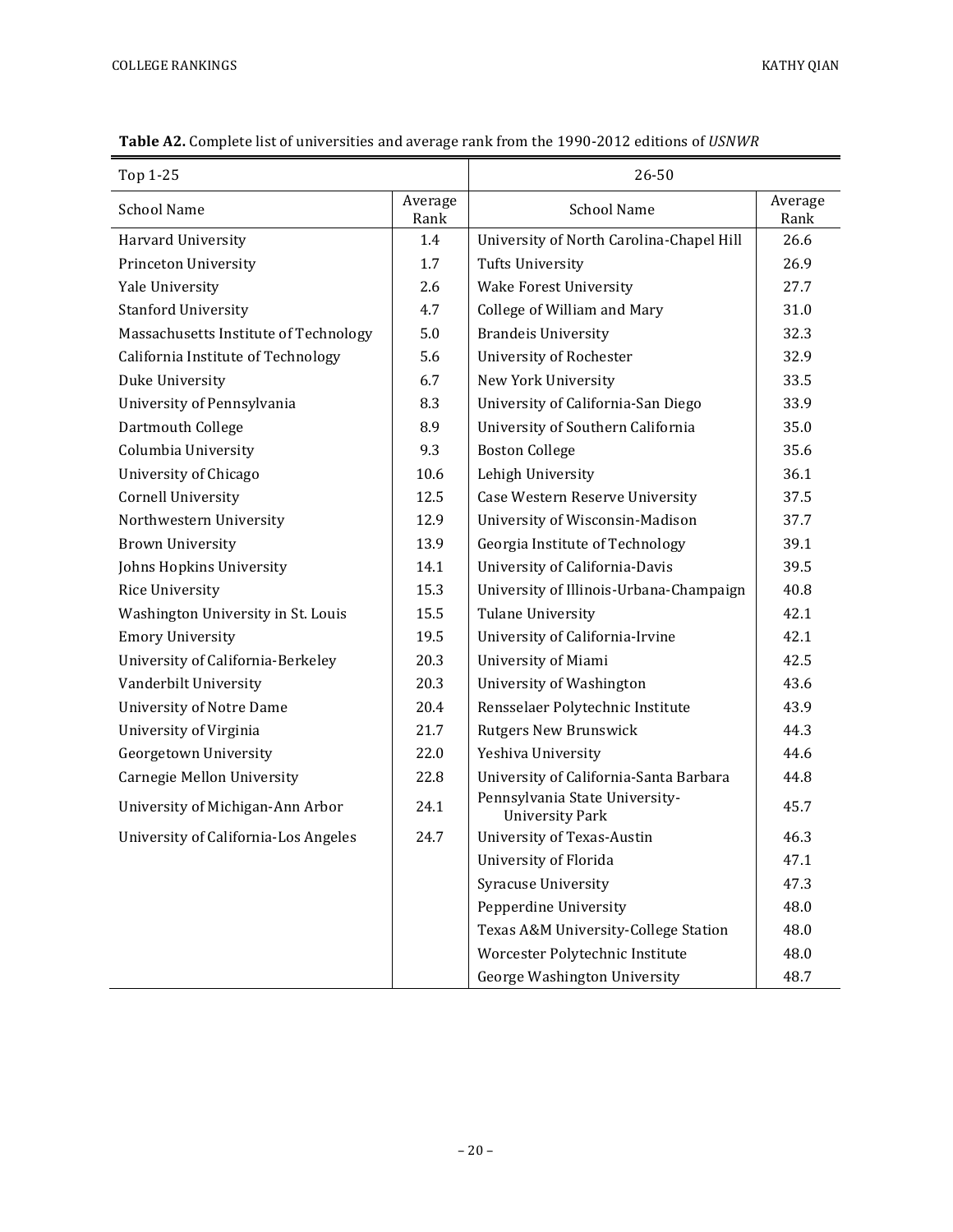– 21 –





Figure A1. Time trend of rankings for the 10 universities with the highest average rankings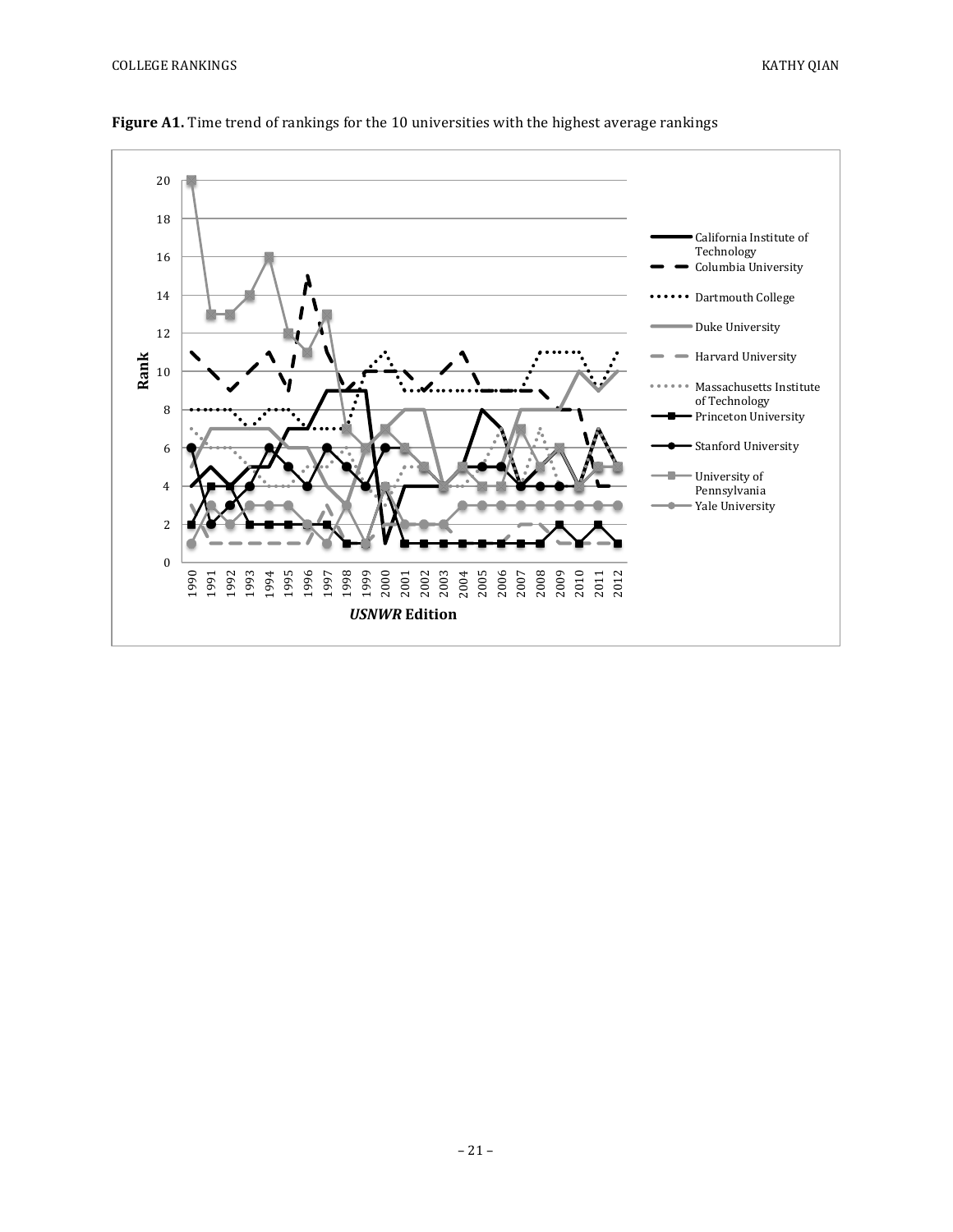|  |  | Figure A2. Top 25 universities in the 1993 edition of USNWR |  |  |  |  |
|--|--|-------------------------------------------------------------|--|--|--|--|
|--|--|-------------------------------------------------------------|--|--|--|--|

| <b>Rank name</b>                               | Over.<br>all<br>score | Academ. Student<br>reputa-<br><b>Tion</b><br>rank | selec-<br>tivity<br>rank | Faculty<br>re-<br>sources<br>rank | <b>Finan</b><br>pg.<br>cources<br>rank | Student<br>salis.<br>faction<br>rank | Mid-<br>point<br><b>SATIACT</b><br>score | <b>SAT</b><br><b>ACT</b><br>25-75<br>регсеп. | Freshman<br>in too 10%<br>of HS<br>class | Accept<br>ance<br>rate | <b>Faculty</b><br>with<br>doctor-<br>ate | <b>Student</b><br>faculty<br>ratio | Educ.<br>ргодтам<br>per<br>student | <b>Crade</b><br>ation<br>rate | Freshman<br>reten-<br>tion<br><b><i>vate</i></b> |
|------------------------------------------------|-----------------------|---------------------------------------------------|--------------------------|-----------------------------------|----------------------------------------|--------------------------------------|------------------------------------------|----------------------------------------------|------------------------------------------|------------------------|------------------------------------------|------------------------------------|------------------------------------|-------------------------------|--------------------------------------------------|
| 1. Harvard University                          | 100.0                 |                                                   |                          |                                   | 8                                      |                                      | 1400                                     | 1310-1490                                    | 90%                                      | 16%                    | 99%                                      | 11/1                               | \$30,889                           | 95%                           | 97%                                              |
| 2. Princeton University                        | 99.2                  |                                                   | л                        |                                   | 11                                     |                                      | 1355                                     | 1260-1450                                    | 90%                                      | 16%                    | 95%                                      | 8/1                                | \$26,252                           | 94%                           | 98%                                              |
| 3. Yale University                             | 99.1                  | з                                                 | $\overline{2}$           | 10                                | 4                                      | 6                                    | 1365                                     | 1270-1460                                    | 95%                                      | 22%                    | 96%                                      | 14/1                               | \$37,549                           | 93%                           | 98%                                              |
| <b>4. Stanford University</b>                  | 99.0                  |                                                   | 5                        | 5                                 | 5                                      | 11                                   | 1345                                     | 1250-1440                                    | 91%                                      | 20%                    | 100%                                     | 14/1                               | \$33,645                           | 89%                           | --<br>98%                                        |
| <b>California Institute of Technology</b>      | 98.8                  | 8                                                 | 3                        |                                   |                                        | 32                                   | 1405                                     | 1320-1490                                    | 98%                                      | 29%                    | 100%                                     | 6/1                                | \$59,532                           | 76%                           | 94%                                              |
| <b>Massachusetts Institute of Technology</b>   | 98.8                  |                                                   | 6                        | 6                                 |                                        | 13                                   | 1370                                     | 1280-1460                                    | 93%                                      | 31%                    | 90%                                      | 8/1                                | \$30,669                           | 89%                           | 97%                                              |
| 7. Dartmouth College (N.H.)                    | 96.2                  | 15                                                | $\Omega$                 | 11                                | G                                      | $\overline{2}$                       | 1306                                     | 1212-1400                                    | 84%                                      | 25%                    | 99%                                      | 11/1                               | \$29,852                           | 95%                           | 96%                                              |
| 7. Duke University (N.C.)                      | 96.2                  | 12                                                | 10                       | 9                                 | 13                                     | 5                                    | 1310                                     | 1210-1410                                    | 88%                                      | 29%                    | 98%                                      | 13/1                               | \$24,636                           | 93%                           | 99%<br>__                                        |
| 9.<br><b>University of Chicago</b>             | 95.8                  | 8                                                 | 24                       | $\overline{2}$                    | 6                                      | 25                                   | 1300                                     | 1190-1410                                    | 70%                                      | 45%                    | 100%                                     | 7/1                                | \$35,863                           | 80%                           | 93%<br>__                                        |
| 10. Columbia University (N.Y.)                 | 95.7                  | 12                                                | 13                       | 12                                | 10                                     | R                                    | 1296                                     | 1200-1390                                    | 77%                                      | 32%                    | 93%                                      | 10/1                               | \$25,734                           | 90%                           | 95%                                              |
| 11. Cornell University (N.Y.)                  | 95.0                  | з                                                 | 11                       | 18                                | 19                                     | 20                                   | 1275                                     | 1170-1380                                    | 84%                                      | 31%                    | 97%                                      | 18/1                               | \$20,155                           | 86%                           | 95%                                              |
| 12. Rice University (Texas)                    | 94.4                  | 20                                                |                          | 8                                 | 24                                     | 15                                   | 1345                                     | 1231-1459                                    | 86%                                      | 21%                    | 100%                                     | 9/1                                | \$19,931                           | 88%                           | 95%                                              |
| 13. Northwestern University (II.)              | 93.5                  | 20                                                | 19                       |                                   | 17                                     | 18                                   | 1245                                     | 1140-1350                                    | 82%                                      | 47%                    | 100%                                     | 11/1                               | \$22,661                           | 87%                           | 95%                                              |
| 14. University of Pennsylvania                 | 93.2                  | 12                                                | 15                       | 20                                | 20                                     | 16                                   | 1295                                     | 1190-1400                                    | 82%                                      | 47%                    | 99%                                      | 11/1                               | \$21,396                           | 88%                           | $96\%$                                           |
| 15. Johns Hopkins University (Md.)             | 93.0                  | 8                                                 | 29                       | 24                                | 2                                      | 17                                   | 1320                                     | 1230-1410                                    | 66%                                      | 49%                    | 94%                                      | 9/1                                | \$50,317                           | 87%                           | 94%                                              |
| 16. University of California at Berkeley       | 90.8                  | з                                                 | 12                       | 21                                | 50                                     | 47                                   | 1215                                     | 1070-1360                                    | 95%                                      | 40%                    | 98%                                      | 18/1                               | \$11,890                           | 70%                           | 92%                                              |
| 17.<br><b>Georgetown University (D.C.)</b>     | 90.7                  | 31                                                | 17                       | 16                                | 27                                     | $\ddot{9}$                           | 1235                                     | 1130-1340                                    | 70%                                      | 32%                    | 91%                                      | 12/1                               | \$18,366                           | 90%                           | 98%                                              |
| 18. Brown University (R.I.)                    | 89.7                  | 15                                                | 8                        | 48                                | 29                                     | 7                                    | 1305                                     | 1200-1410                                    | 87%                                      | 23%                    | 99%                                      | 13/1                               | \$18,211                           | 91%                           | <b>Genu</b>                                      |
| 19.<br><b>Carnegie Mellon University (Pa.)</b> | 89.2                  | 20                                                | 36                       | 15                                | 18                                     | 49                                   | 1220                                     | 1090-1350                                    | 58%                                      | 55%                    | 89%                                      | 9/1                                | \$21,561                           | 037%                          | 86%<br>$0.8\%$                                   |
| 20. Washington University (Mo.)                | 88.7                  | 26                                                | 37                       | 29                                | 3                                      | 26                                   | 1210                                     | 1100-1320                                    | 63%                                      | 66%                    | 98%                                      | 10/1                               | \$42,026                           | 78%                           | 90%                                              |
| 21. Emory University (Ga.)                     | 88.2                  | 36                                                | 35                       | 17                                | 15                                     | 23                                   | 1200                                     | 1100-1300                                    | 68%                                      | 64%                    | 98%                                      | 12/1                               | \$24,256                           | 81%<br><b>BOTA</b>            | 97%                                              |
| 22. University of Virginia                     | 88.1                  | 15                                                | 14                       | 37                                | 51                                     | 12                                   | 1220                                     | 1110-1330                                    | 74%                                      | 28%                    | 90%                                      | 13/1                               | \$12,775<br>\$19,762               | 64%                           | 94%                                              |
| 23. University of California at Los Angeles    |                       | 15                                                | 16                       | 40                                | 26                                     | 68                                   | 1160                                     | 1030-1290                                    | 92%                                      | 47%                    | <b>GRIS</b>                              | 19/1                               | \$14,237                           | <b>HOW</b>                    | 95%                                              |
| 24. University of Michigan                     | 87.8                  |                                                   | 34                       | 35                                | 39                                     | 24                                   | 1175                                     | 1050-1300                                    | 65%                                      | 64%                    | 98%                                      | 19/1<br>33/3                       | \$18,346                           | 27%                           | 89%                                              |
| 25. Vanderbilt University (Tenn.)              | 87.4<br>86.8          | 8<br>26                                           | 44                       | 22                                | 23                                     | 29                                   | 1180                                     | 1080-1280                                    | 54%                                      | 65%                    | 97%                                      |                                    |                                    |                               |                                                  |

# **Figure A3.** Schools ranked 26-50 in the 1993 edition of *USNWR*, no explicit rank

| <b>School name (State)</b>                       | <b>Academic</b><br>reputa-<br>tion<br>rank | Avg./<br>midpt.<br>SAT/ACT<br>score | <b>SAT/ACT</b><br>25-75<br>percentile | Fresh.<br>in top<br>10% of<br><b>HS</b> class | Accept-<br>ance<br>rate | <b>Facul-</b><br>ty<br>with<br><b>PhD</b> | <b>Student</b><br>faculty<br>ratio | Educ.<br>program<br>per<br>student | Fresh.<br>ret.<br>rate | Grad.<br>rate |  |
|--------------------------------------------------|--------------------------------------------|-------------------------------------|---------------------------------------|-----------------------------------------------|-------------------------|-------------------------------------------|------------------------------------|------------------------------------|------------------------|---------------|--|
| NATIONAL                                         | UNI                                        |                                     | VERSITIES:                            | QU                                            | <b>ARTILE</b>           |                                           | ONE                                |                                    |                        |               |  |
| <b>Boston College</b>                            | 60                                         | 1195                                | 1100-1290                             | 79%                                           | 56%                     | 95%                                       | 17/1                               | \$9,554                            | 94%                    | 85%           |  |
| <b>Brandels University (MA)</b>                  | 40                                         | 1215                                | 1110-1320                             | 48%                                           | 73%                     | 93%                                       | 9/1                                | \$16,848                           | 88%                    | 78%           |  |
| <b>Case Western Reserve University (OH)</b>      | 48                                         | 1210                                | 1090-1330                             | 68%                                           | 77%                     | 97%                                       | 11/1                               | \$20,667                           | 91%                    | 65%           |  |
| <b>College of William and Mary (VA)</b>          | 40                                         | 1250                                | 1140-1360                             | 73%                                           | 35%                     | 91%                                       | 14/1                               | \$9,082                            | 95%                    | 84%           |  |
| <b>Georgia Institute of Technology</b>           | 31                                         | 1190                                | 1080-1300                             | 68%                                           | 62%                     | 90%                                       | 20/1                               | \$10,127                           | 86%                    | 55%           |  |
| <b>Lehigh University (PA)</b>                    | 70                                         | 1170                                | 1070-1270                             | 37%                                           | 66%                     | 98%                                       | 13/1                               | \$13,294                           | 93%                    | 86%           |  |
| <b>New York University</b>                       | 48                                         | 1145                                | 1040-1250                             | 70%                                           | 64%                     | 99%                                       | 13/1                               | \$20,100                           | 86%                    | 66%           |  |
| <b>Pepperdine University (CA)</b>                | 101                                        | 1060                                | 950-1170                              | 61%                                           | 58%                     | 98%                                       | 11/1                               | \$14,640                           | 80%                    | 61%           |  |
| <b>Rensselaer Polytechnic Institute (NY)</b>     | 48                                         | 1205                                | 1090-1320                             | 59%                                           | 78%                     | 98%                                       | 16/1                               | \$12,994                           | 86%                    | 72%           |  |
| <b>Rutgers State Univ. at New Brunswick (NJ)</b> | 53                                         | 1120                                | 1000-1240                             | 37%                                           | 55%                     | 90%                                       | 20/1                               | \$9,755                            | 90%                    | 70%           |  |
| <b>SUNY at Buffalo</b>                           | 53                                         | 1100                                | 1000-1200                             | 39%                                           | 45%                     | 95%                                       | 17/1                               | \$10,911                           | 87%                    | 54%           |  |
| <b>Tufts University (MA)</b>                     | 53                                         | 1270                                | 1180-1360                             | 73%                                           | 47%                     | 99%                                       | 10/1                               | \$17,539                           | 99%                    | 90%           |  |
| <b>Tulane University (LA)</b>                    | 53                                         | 1155                                | 1040-1270                             | 44%                                           | 73%                     | 98%                                       | 15/1                               | \$13,436                           | 90%                    | 75%           |  |
| <b>University of California at Davis</b>         | 36                                         | 1065                                | 930-1200                              | 90%                                           | 49%                     | 100%                                      | 20/1                               | \$15,433                           | 88%                    | 67%           |  |
| <b>University of California at Irvine</b>        | 53                                         | 1030                                | N/A                                   | 85%                                           | 69%                     | 95%                                       | 22/1                               | \$14,570                           | 90%                    | 58%           |  |
| <b>University of California at Riverside</b>     | 81                                         | 1000                                | 880-1120                              | 80%                                           | 73%                     | 99%                                       | 14/1                               | \$12,494                           | 87%                    | 55%           |  |
| <b>University of California at San Diego</b>     | 40                                         | 1141                                | N/A                                   | 95%                                           | 56%                     | 97%                                       | 29/1                               | \$17,347                           | 91%                    | 55%           |  |
| <b>University of Florida</b>                     | 48                                         | 1125                                | 1030-1220                             | 57%                                           | 71%                     | 95%                                       | 16/1                               | \$11,096                           | 90%                    | 51%           |  |
| <b>University of Illinois at Urbana</b>          | 20                                         | 1138                                | 1015-1260                             | 56%                                           | 72%                     | 88%                                       | 16/1                               | \$ 8,312                           | 95%                    | 73%           |  |
| <b>Univ. of North Carolina at Chapel Hill</b>    | 20                                         | 1119                                | N/A                                   | 71%                                           | 37%                     | 94%                                       | 13/1                               | \$14,803                           | 94%                    | 76%           |  |
| <b>University of Notre Dame (IN)</b>             | 36                                         | 1265                                | 1160-1370                             | 76%                                           | 42%                     | 95%                                       | 14/1                               | \$12,566                           | 97%                    | 93%           |  |
| <b>University of Rochester (NY)</b>              | 48                                         | 1150                                | 1030-1270                             | 53%                                           | 63%                     | 99%                                       | 12/1                               | \$22,304                           | 92%                    | 74%           |  |
| <b>University of Southern California</b>         | 40                                         | 1095                                | 980-1210                              | 42%                                           | 73%                     | 93%                                       | 13/1                               | \$16,063                           | 86%                    | 62%           |  |
| <b>University of Texas at Austin</b>             | 20                                         | 1114                                | 994-1234                              | 49%                                           | 69%                     | 97%                                       | 20/1                               | \$6,713                            | 84%                    | 56%           |  |
| <b>University of Washington</b>                  | 26                                         | 1030                                | 900-1160                              | 54%                                           | 72%                     | 89%                                       | 14/1                               | \$15,419                           | 91%                    | 52%           |  |
| <b>University of Wisconsin at Madison</b>        | 15                                         | 1100                                | 970-1230                              | 33%                                           | 75%                     | 95%                                       | 15/1                               | \$9,805                            | 89%                    | 64%           |  |